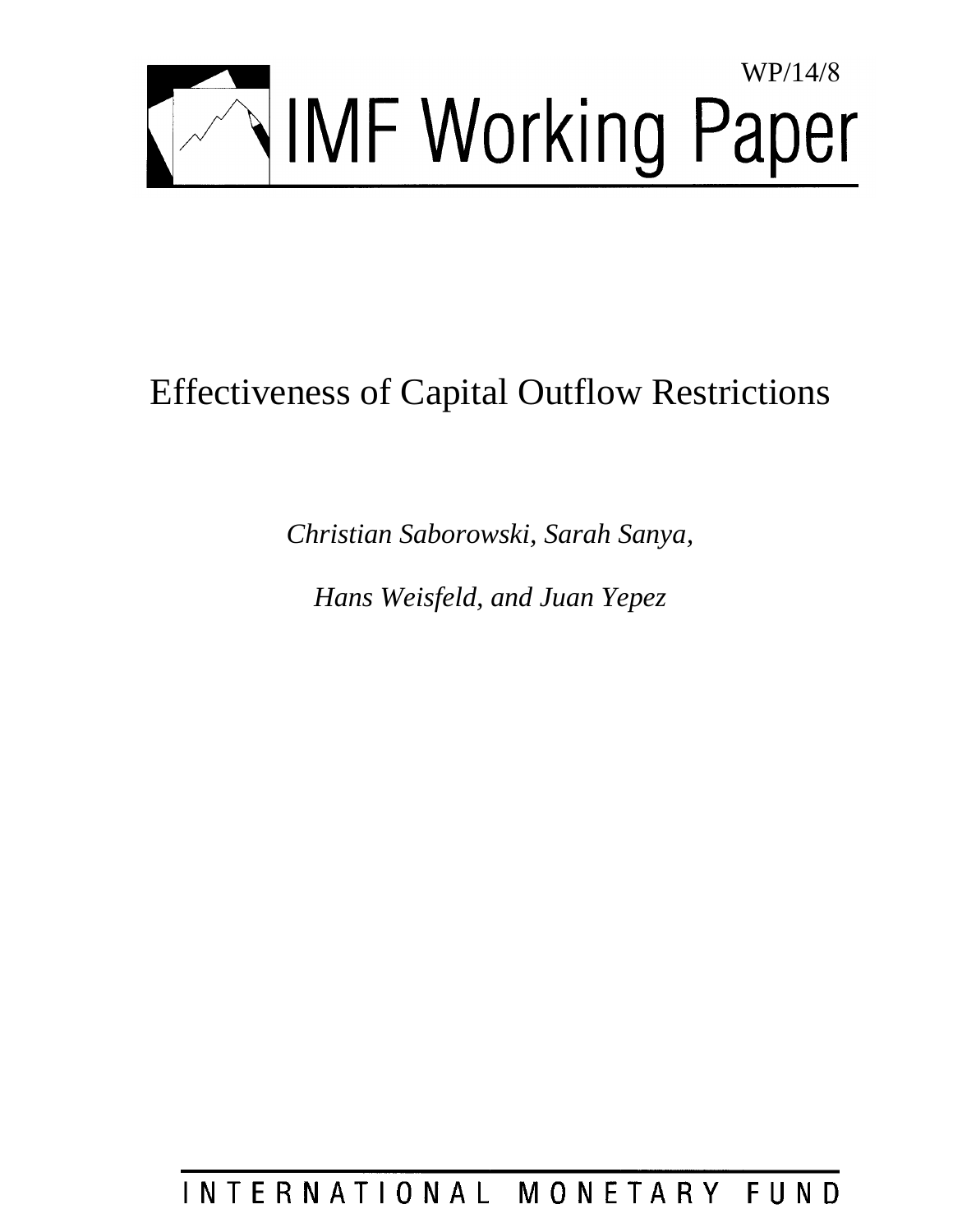## **IMF Working Paper**

## Strategy, Policy, and Review Department

## **Effectiveness of Capital Outflow Restrictions**

## **Prepared by Christian Saborowski, Sarah Sanya, Hans Weisfeld, and Juan Yepez**

Authorized for distribution by Ranil Salgado

January 2014

**This Working Paper should not be reported as representing the views of the IMF.** The views expressed in this Working Paper are those of the author(s) and do not necessarily represent those of the IMF or IMF policy. Working Papers describe research in progress by the author(s) and are published to elicit comments and to further debate.

## **Abstract**

This paper examines the effectiveness of capital outflow restrictions in a sample of 37 emerging market economies during the period 1995-2010, using a panel vector autoregression approach with interaction terms. Specifically, it examines whether a tightening of outflow restrictions helps reduce net capital outflows. We find that such tightening is effective if it is supported by strong macroeconomic fundamentals or good institutions, or if existing restrictions are already fairly comprehensive. When none of these three conditions is fulfilled, a tightening of restrictions fails to reduce net outflows as it provokes a sizeable decline in gross inflows, mainly driven by foreign investors.

JEL Classification Numbers: F3, F65, E5

Keywords: Capital flows, Capital controls, Emerging economies

Authors' E-Mail Addresses: [csaborowski@imf.org,](mailto:csaborowski@imf.org) [ssanya@imf.org,](mailto:ssanya@imf.org) [hweisfeld@imf.org,](mailto:hweisfeld@imf.org) and [jyepezalbornoz@imf.org.](mailto:jyepezalbornoz@imf.org)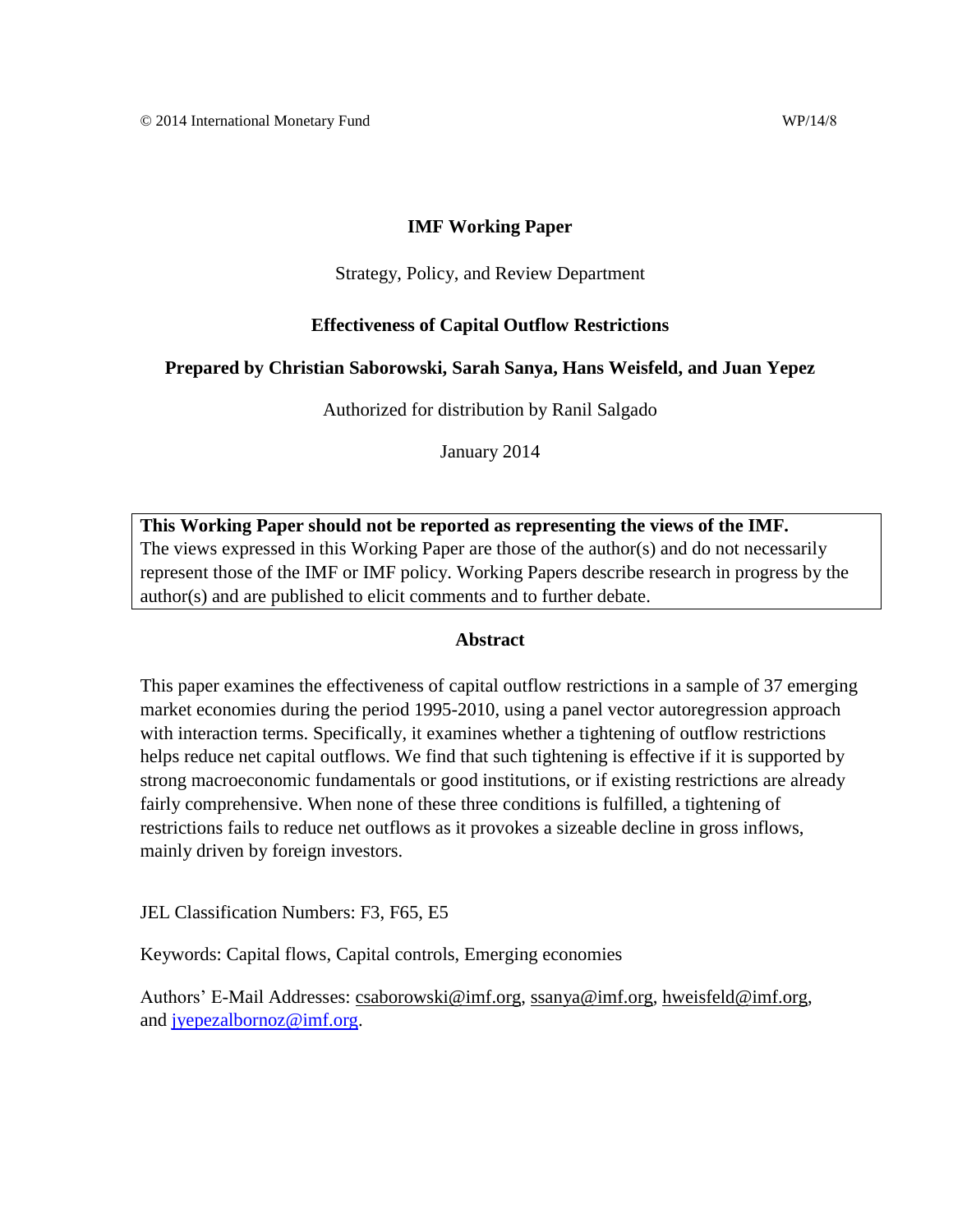# **Tables**

# **Figures**

# **Boxes**

|--|--|

Contents Page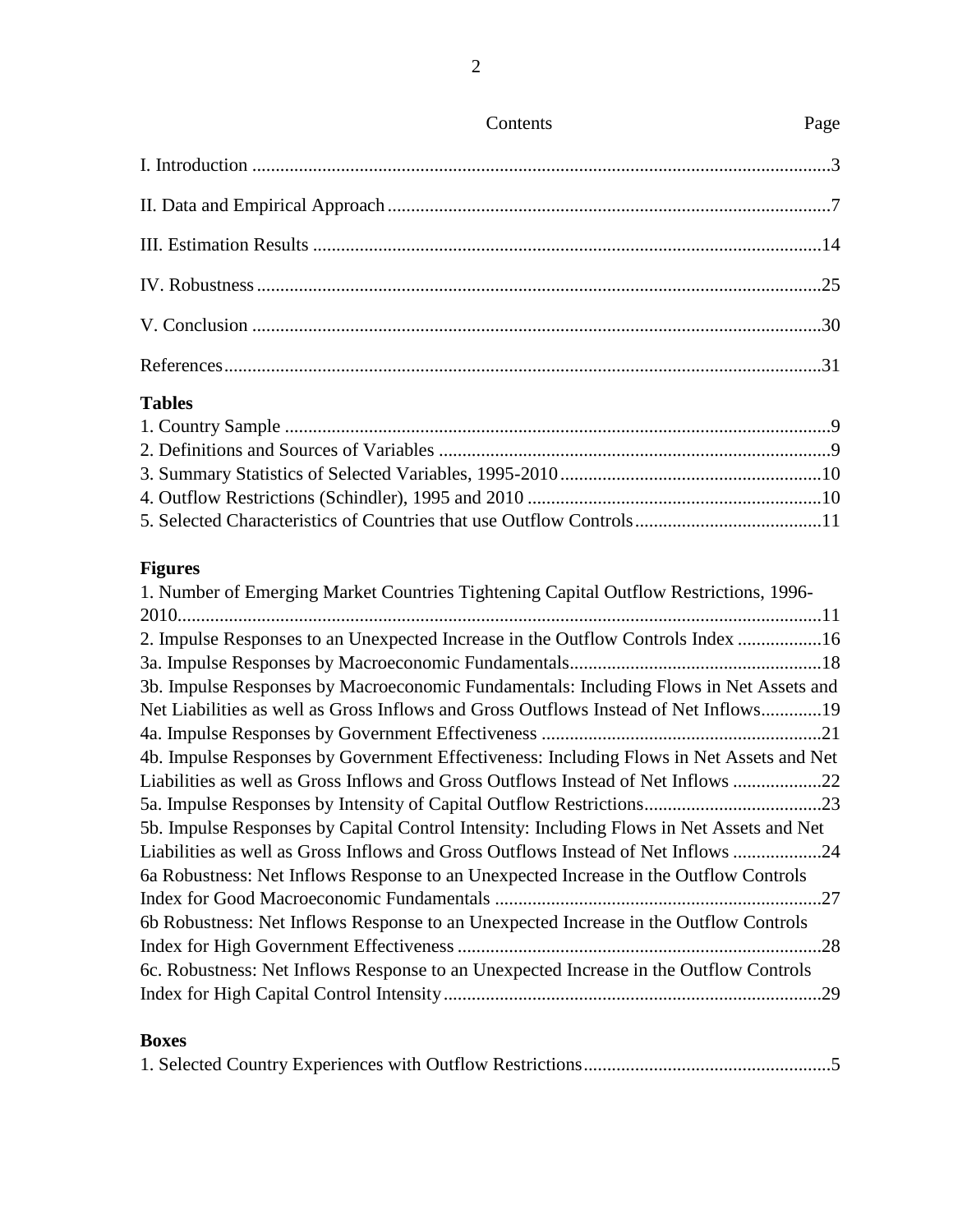## **I. INTRODUCTION<sup>1</sup>**

1. **There is a renewed interest among academics and policymakers in the use of capital account restrictions for managing large and often volatile capital flows.** In the run-up to the global financial crisis, many countries, particularly in Central and Eastern Europe, experienced capital inflow-fueled booms that initially led to appreciation pressures, tied the hands of monetary policy makers, and, finally, resulted in busts as inflows dried up or reversed. Such boom-bust cycles have hit a number of emerging market economies over the years and often ended in protracted growth slowdowns (Reinhart and Reinhart, 2008). Capital flow restrictions are one policy alternative that could help manage capital flows. 2

2. **The literature on capital account restrictions focuses on inflow restrictions despite the fact that outflow restrictions could also be an effective policy tool.** Several studies have shown that in many cases a tightening of inflow restrictions successfully reduced appreciation pressures, allowed for more independent monetary policy, and tilted the composition of flows toward longer term investments (Dooley, 1996; Ariyoshi et al 2000; Baba and Kokenyne 2011; Magud, Reinhart, and Rogoff, 2011; and Ostry et al, 2011). A tightening of outflow restrictions, in turn, could help reduce net outflows once inflow pressures reverse, providing time for more fundamental policy adjustment.

3. **Event studies find only limited evidence for the effectiveness of a tightening of outflow restrictions in reducing net capital outflows.** Such studies suggest that tightening often either failed to visibly affect capital flows altogether or did so only for a short time (Ariyoshi et al, 2000; Magud et al, 2011). One widely cited exception is the case of Malaysia, where following a tightening of restrictions in September 1998, capital flight came to a halt, allowing reserves to rise back to pre-crisis levels, the exchange rate to stabilize, and interest rates to fall. A more recent case that is widely seen as a success is the control tightening in Iceland at the height of the global financial crisis in November 2008, which limited capital outflows and allowed the *krona* to stabilize. In other cases - including in Thailand in 1997 and the Ukraine in 2008 - the tightening of restrictions did not visibly alleviate outflow pressures (Box 1 discusses these four cases in more detail). The conclusions that can be drawn from event studies should not be overestimated, however. Inference is complicated by the fact that restrictions are often introduced or tightened in reaction to rising capital flows and it is not known how flows would have evolved had controls not been adjusted.

<sup>&</sup>lt;sup>1</sup> We would like to thank Ranil Salgado, Vivek Arora, and participants at an IMF seminar in 2011 for valuable comments. We are grateful to Tushara Ekanayake and Emmanuel Hife for excellent research assistance and to Pascal Towbin and Sebastian Weber for sharing their Matlab toolkit for panel VARs with interaction terms.

<sup>&</sup>lt;sup>2</sup> The term "capital flow restrictions" encompasses restrictions to inflows and outflows for both residents and non-residents. A tightening of outflow restrictions in the index we use in this paper could reflect a tightening in outflow restrictions for residents or non-residents or both.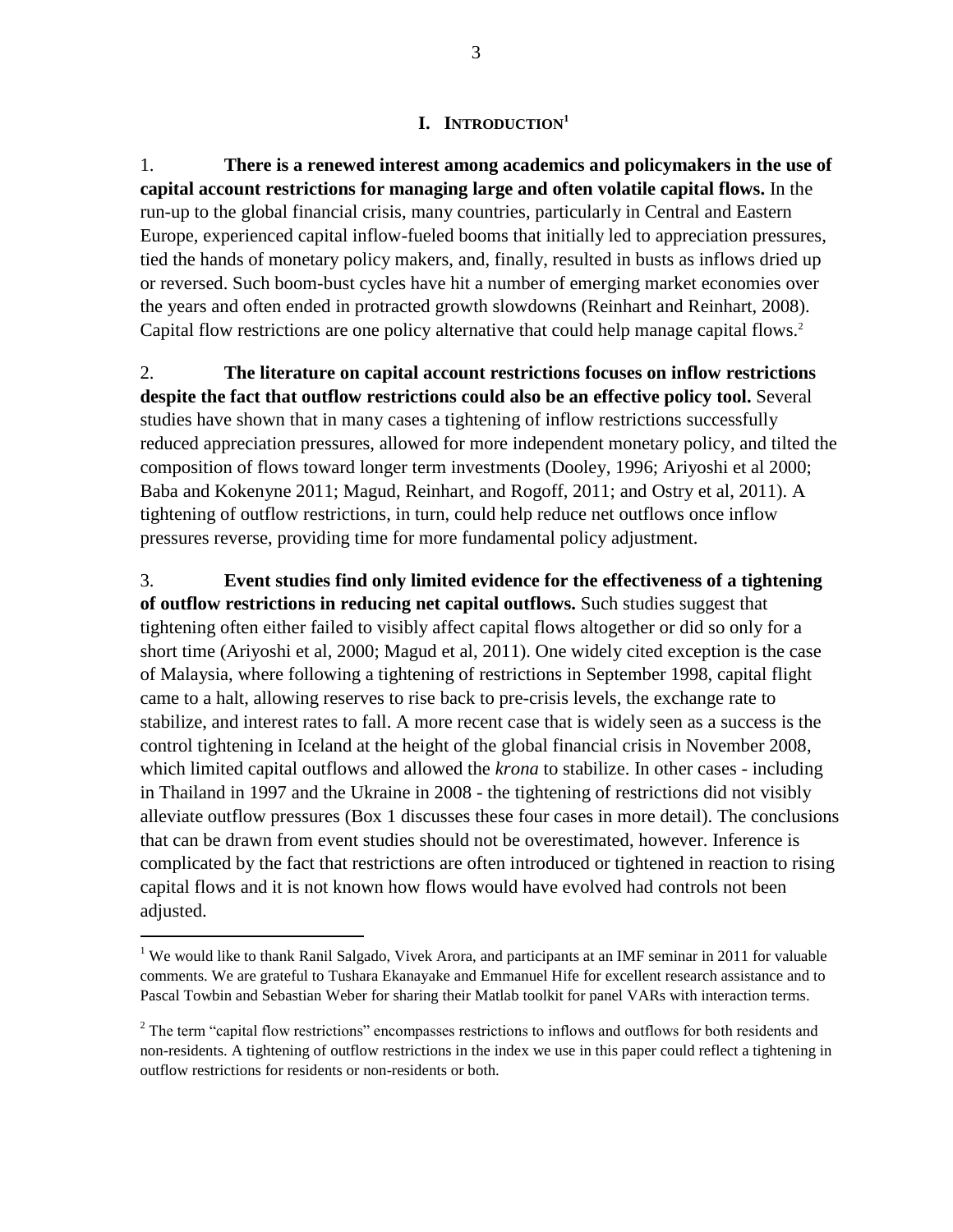4. **The few studies that analyze the workings of outflow restrictions econometrically find some evidence in favor of their effectiveness in limited country samples.** Miniane and Rogers (2007) find capital flow restrictions to be ineffective in insulating countries from foreign monetary policy shocks. However, this study does not distinguish between inflow and outflow restrictions. Binici and others (2010) focus on outflow restrictions and find that these are more effective in advanced economies than in other countries, perhaps due, in part, to better institutional and regulatory quality.<sup>3</sup> A concern regarding this paper is that it treats capital flow restrictions as exogenously determined. Since outflow restrictions tend to be introduced in response to rising capital outflows, a failure to allow for endogeneity in the regressions would likely bias the results toward depicting restrictions as less effective than they are.

<sup>&</sup>lt;sup>3</sup> Conversely, one could reasonably expect restrictions to be more effectively implementable in less developed countries in which financial transactions are typically less complex financial markets are smaller.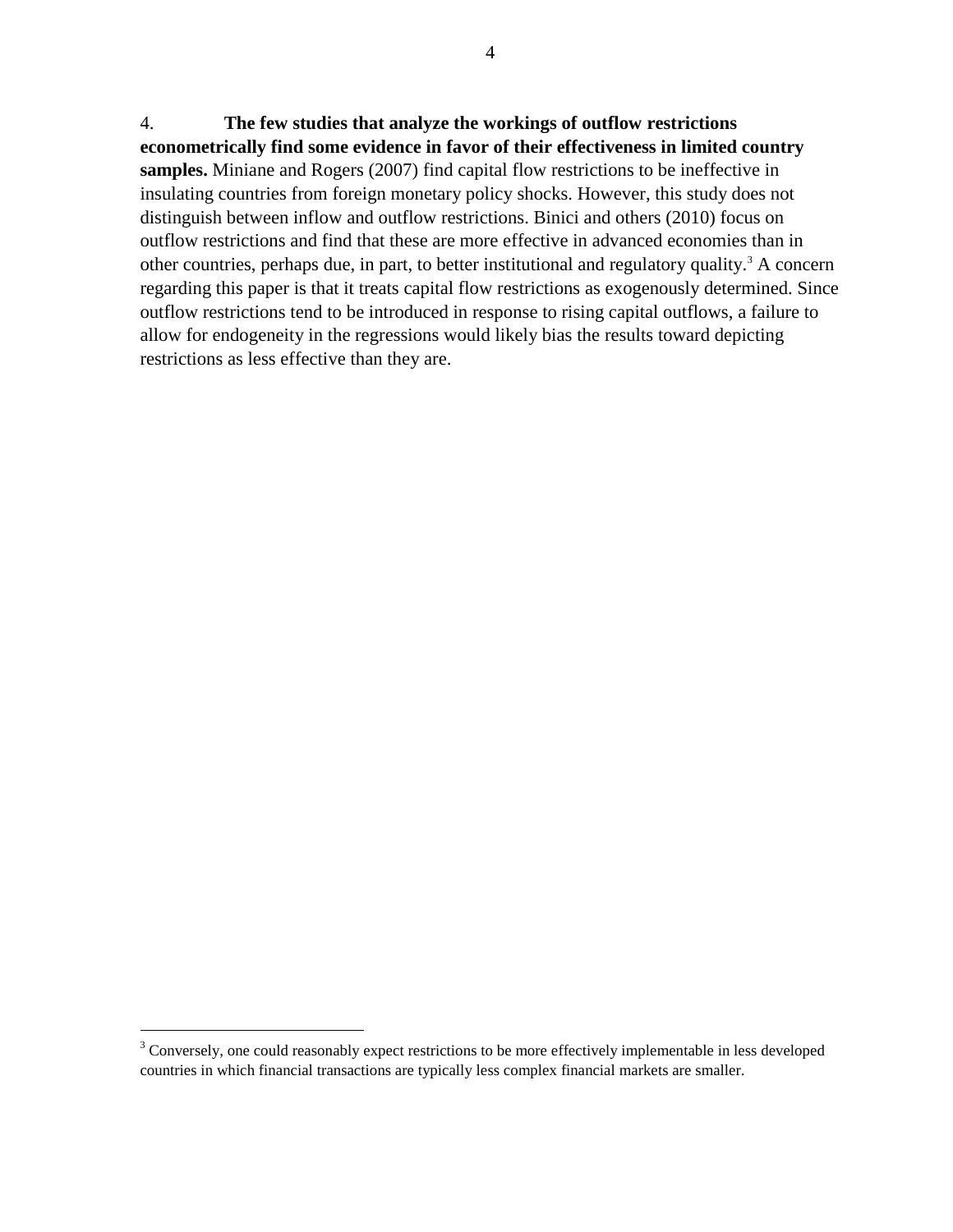#### **Box 1. Selected Country Experiences with Outflow Restrictions**

*This Box examines the experiences of Thailand (1997), Malaysia (1998), the Ukraine (2008-09) and Iceland (2008) with imposing or tightening capital outflow restrictions during crisis episodes. In all cases the desire of the authorities to reduce capital outflows and stabilize exchange rates was a premier motive for the tightening.*

#### **Thailand**

Faced with speculative attacks during the Asian crisis, and amidst concerns that excessive interest rate hikes would hamper economic activity, the Thai authorities imposed capital flow restrictions in May 1997 to restrict speculators' access to funds denominated in domestic currency. While these measures were mainly aimed at foreign speculators, the restrictions also affected residents. The measures included limits on forward transactions, export surrender requirements, and requirements for baht proceeds from sales of stocks to be converted at the onshore exchange rate. The implementation of these restrictions in Thailand did not succeed in halting the depreciation of the exchange rate (50 percent six months after implementation) and the dramatic decline in reserves (20 percent six months after implementation); interest rates continued to rise after restrictions were implemented. Furthermore, substantial differentials between offshore and onshore rates provided incentives for investors to circumvent the restrictions. The authorities had to abandon the peg in July 1997, and lifted restrictions altogether in January 1998 (Ariyoshi et al., 2000, and Edison and Reinhart, 2000).

#### **Malaysia**

Amid concerns about the fragility of Malaysia's financial sector, the ringgit came under attack in the fall of 1998. After trying to attenuate outflows by increasing interest rates, the authorities imposed a comprehensive set of restrictions in September 1998 that closed all legal channels for offshore trading of the national currency. While these measures were mainly aimed at foreign speculators, the restrictions also affected residents. The restrictions included measures to limit the international convertibility of the ringgit such as a requirement of a 12-month waiting period for non-residents to convert ringgit proceeds from the sale of Malaysian securities (Ariyoshi et al., 2000, Abdelal and Alfaro, 2003, and Sharma, 2003). The restrictions provided room for the authorities to accumulate reserves amid a stable exchange rate and enact policies aimed at revitalizing the economy, such as reducing interest rates.

#### **Iceland**

Following the onset of the global financial crisis in 2007-08 and the collapse of Iceland's three largest commercial banks — with very large short-term Source: IFS

Evolution of Economic Indicators Following Tightening of Outflow Restrictions

(t=0 is month in which outflow control restrictions were tightened)

## 60 70  $80$ 90 100 110 120 130 140 150 160 Malaysia  $\longrightarrow$  Iceland  $\longrightarrow$  Thailand  $\longrightarrow$  Ukraine t=0 6 months **Nominal Exchange Rates** *(Index=100 at t=0)* 100 110 120 130 140 Malaysia Iceland Thailand Thailand Ukraine **International Reserves** *(Index=100 at t=0)* **Nominal Interest Rates** *(Index=100 at t=0)* 10 60 110 160 210 260 310 360 410 460 Malaysia  $\longrightarrow$  Iceland  $\longrightarrow$  Thailand  $\longrightarrow$  Ukraine t=0 6 months

t=0 6 months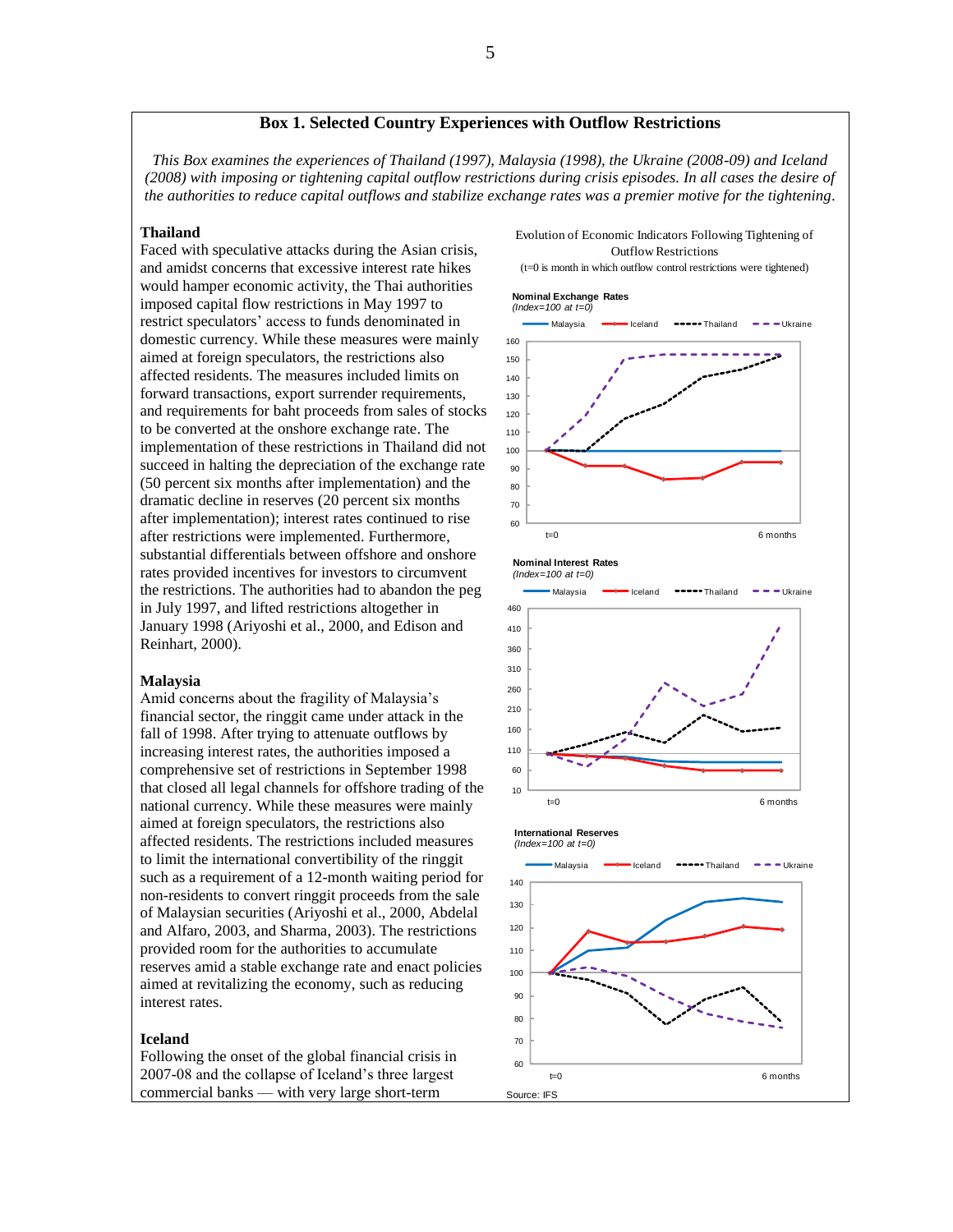foreign liabilities (600% of GDP) — the government introduced comprehensive outflow restrictions in November 2008 to stabilize the exchange rate. Measures included restrictions on capital transactions for residents and nonresidents alike, such as bans on the movement of capital with some exceptions below ISK 10 million and on the conversion of offshore krona to foreign exchange. Foreign exchange transactions with respect to external trade remained unrestricted. The exchange rate stabilized shortly after restrictions were imposed. The restrictions also provided room for a number of other stabilization policies including the easing of monetary policy to help revitalize the economy. The authorities intend to lift restrictions gradually as conditions allow.

#### **Ukraine**

The 2008 crisis affected Ukraine through a collapse of exports, a sharp deterioration of the terms of trade, and a reversal of capital inflows, amidst vulnerabilities that were building up in the financial sector. At the peak of the crisis, in an attempt to stem outflows and defend the exchange rate, the central bank introduced a number of measures including the imposition of exchange restrictions and a 5-day waiting period for non residents to convert hryvnia proceeds from investment transactions to foreign currency. While some measures may have helped alleviate exchange rate pressures temporarily, they failed to alleviate a need for massive central bank intervention (causing international reserves to plummet 30 percent six months after the tightening of exchange restrictions). Policy slippages that constrained the government's ability to restore confidence in the financial system also undermined by the effectiveness of the capital flow restrictions.

5. **This paper investigates econometrically whether, and under what conditions, a tightening of outflow restrictions can be used effectively to reduce net capital** 

**outflows.** An additional criterion of effectiveness is the extent to which control tightening facilitates exchange rate and interest rate stabilization, and allows policymakers to gain monetary policy independence. The analysis covers a sample of 37 emerging market economies during 1995-2010. We use a panel vector autoregression (PVAR) methodology to allow for the endogeneity of capital flow restrictions. In order to identify conditions for effectiveness, we follow Towbin and Weber (2011) and add interaction terms to the baseline PVAR. The interaction terms are calculated as products between the right hand side variables and indicators of structural characteristics that might determine the effectiveness of restrictions. This allows us to compute impulse response functions that are conditional upon these characteristics.

6. **Candidate conditions include institutional quality, macroeconomic fundamentals, and the tightness of pre-existing restrictions.** This choice of conditions was inspired in part by studies that conjectured that initial conditions such as solid macroeconomic conditions (i.e., fiscal surpluses, low inflation, or robust GDP growth) or strong institutions (i.e., political stability or government effectiveness) should receive part of the credit for the fact that Malaysia got through its crisis better than many other countries (Dornbusch, 2001, Hutchinson, 2001, and Johnson et al., 2006). The choice was also inspired by the thought that restrictions may need to be fairly tight to be effective in the context of rising economic strains that typically surrounds the tightening of outflow restrictions.

6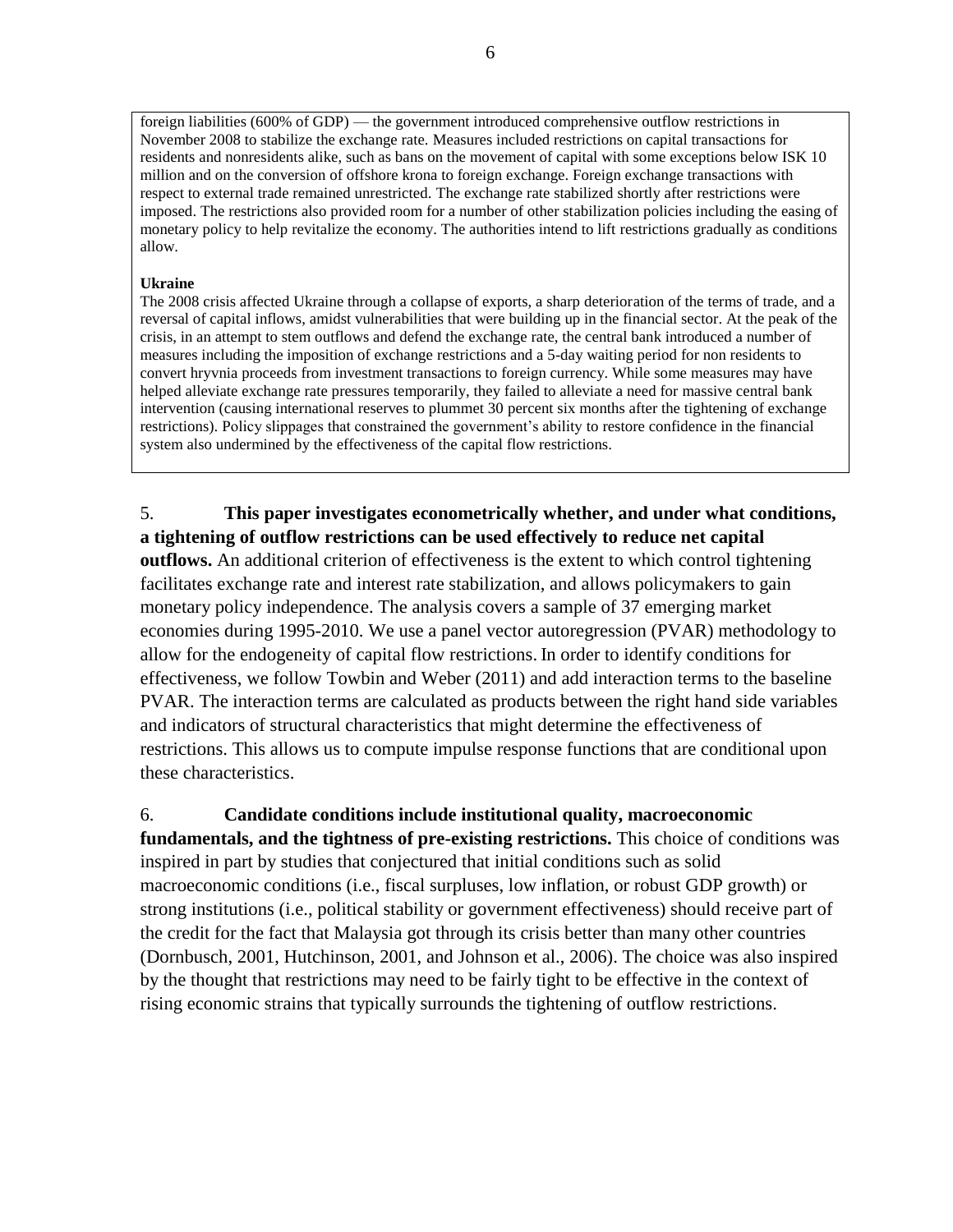7. **Our findings suggest that a tightening of outflow restrictions is effective if it is supported by strong macroeconomic fundamentals or good institutions, or if preexisting restrictions are already fairly comprehensive.** <sup>4</sup> When estimating the PVAR in the absence of any interaction terms, we find that a tightening of outflow restrictions on average reduces gross capital outflows. However, there is also a contraction in gross inflows – mainly driven by non-resident investors – which is larger in size than the contraction in outflows. We thus find that for the average country, a tightening of outflow restrictions is ineffective as net outflows increase as a result of it. However, adding interaction terms reflecting a variety of structural country characteristics, we find that restrictions are effective if important preconditions are in place: in countries with good macroeconomic fundamentals, a tightening of restrictions leads to a sizable reduction in net capital outflows. This result is robust to a variety of specification changes. Similarly, a tightening of restrictions is effective in countries with strong institutions, although our findings are slightly less clear cut and robust in this case. Finally, restrictions are effective if the outflow control index is already fairly high at the time of control tightening; in other words, restrictions work if they attain a sufficiently comprehensive level. When none of these three conditions is fulfilled, a tightening of restrictions is ineffective.

8. **The paper does not investigate the impact of long-standing restrictions on capital flows, nor does it assess the benefits and costs of capital flow management measures.** Klein (2012) finds some empirical evidence that longstanding inflow restrictions are effective in lowering values of variables associated with financial vulnerability. We are not aware of similar work on longstanding outflow restrictions.

9. **The paper is organized as follows**: Section II presents the data and our empirical approach. Section III presents the estimation results, section IV discusses robustness, and Section V concludes.

# **II. DATA AND EMPIRICAL APPROACH**

10. **The analysis covers 37 emerging markets that were chosen based on data availability** (Table 1). In particular, for a country to be included in our sample, quarterly data for the period 1995Q1-2010Q4 had to be available for all major variables in our model.<sup>5</sup> We measure outflow restrictions using Fund staff's narrow de jure restrictiveness index. 6

<sup>&</sup>lt;sup>4</sup> The three findings are independent of each other.

 $<sup>5</sup>$  The sample has been selected on the basis of data availability at the required frequencies. An important</sup> criterion has been the start of the data set before the Asian financial crisis during which a variety of emerging market economies implemented capital outflow restrictions in order to prevent capital flight. We exclude countries with capital control indices that were zero throughout the sample period.

<sup>&</sup>lt;sup>6</sup> The index was used in the studies underpinning the IMF's new institutional view on capital controls: [http://www.imf.org/external/pubs/ft/survey/so/2012/POL120312A.htm.](http://www.imf.org/external/pubs/ft/survey/so/2012/POL120312A.htm)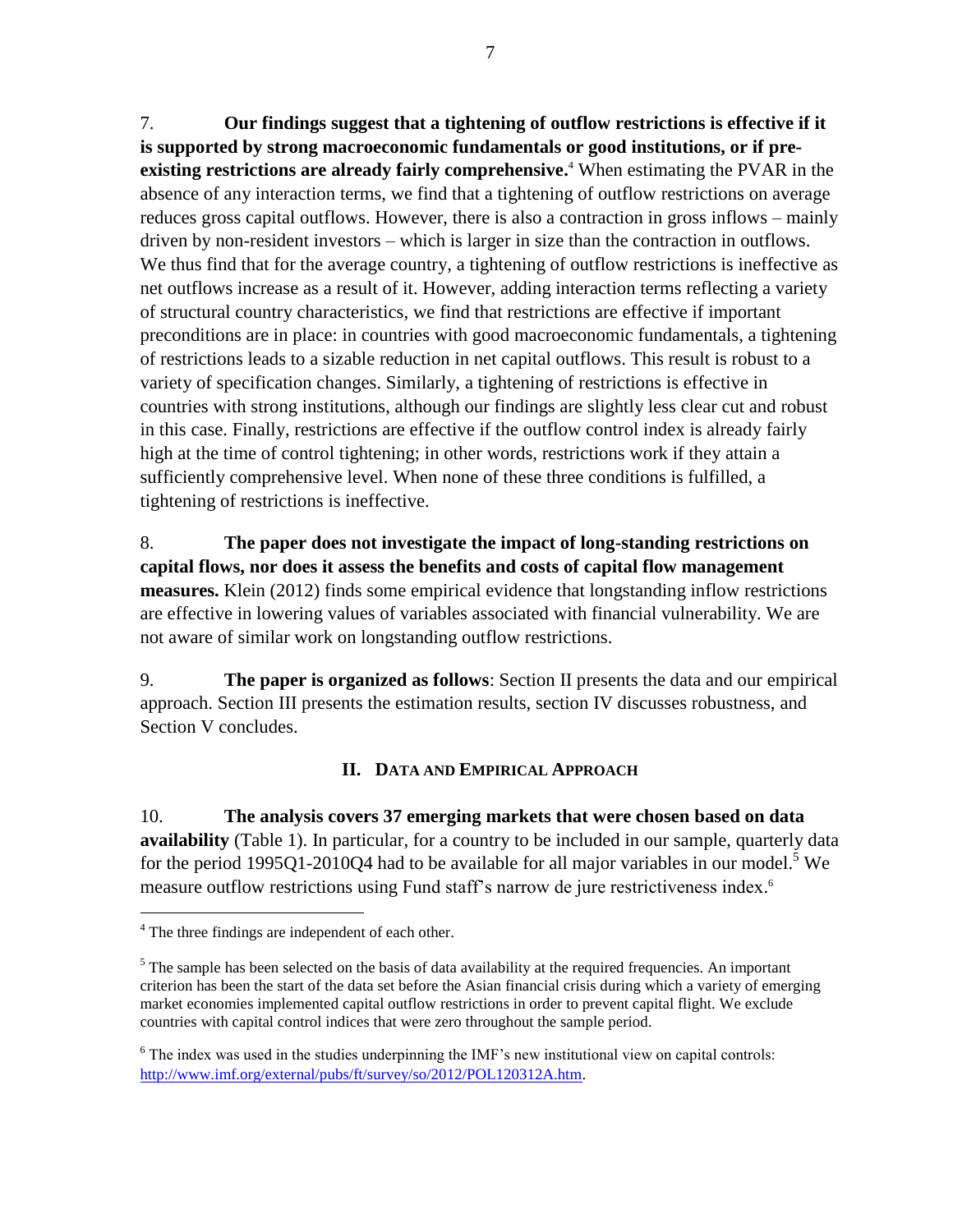Building on the index proposed by Schindler (2009), this index distinguishes outflow from inflow restrictions and is available for a large sample of countries over an extended period of time.<sup>7</sup> Table 2 provides definitions and sources, Table 3 presents summary statistics of selected variables, and Table 4 shows outflow restrictions based on the Schindler index for the countries in our sample.

11. **The paper uses net capital flow concepts in line with standard IFS terminology, and gross capital flow concepts following Schindler (2009).** IFS classifies net capital inflows as the sum of net flows of assets and net flows of liabilities. Net flows of assets is the sum of outward FDI, portfolio investment assets, and other investment assets; net flows of liabilities the sum of inward FDI, portfolio investment liabilities, and other investment liabilities.<sup>8</sup> In the literature, net flows of assets is often called "gross outflows," and net flows of liabilities "gross inflows." This terminology can be confusing, however, since it allows "gross inflows" and "gross outflows" to be either positive or negative, while normally gross concepts cannot be negative. In this paper, we therefore use crude measures of gross inflows and gross outflows. In the absence of a better alternative, we follow Schindler (2009) in assuming that any net inflow of assets (liabilities) represents a gross inflow of assets (liabilities) of the same magnitude, and that any net outflow of assets (liabilities) represents a gross outflow of assets (liabilities) of the same magnitude. We thus define gross flows as follows: gross inflows reflects inflows of funds related to changes in the holdings of assets and liabilities, subject to the adjustment that when changes in assets or liabilities give rise to an outflow, the respective flow is set to zero (formally: gross inflows  $=$ max (net assets flows,  $0$ ) + max (net liabilities flows, 0)). Similarly, gross outflows reflects outflows of funds related to changes in the holdings of assets and liabilities, subject to the adjustment that when changes in assets or liabilities give rise to an inflow, the respective flow is set to zero (formally: gross outflows  $=$  max (-net assets flows, 0)  $+$  max (-net liabilities flows, 0)). Gross in- and outflows will thus never be negative.

<sup>&</sup>lt;sup>7</sup> The index uses publicly available information from the IMF's Annual Report on Exchange Arrangements and Exchange Restriction (AREAER). It exploits the IMF's post 1996 disaggregated reporting of different categories of capital transactions. The difference between the Schindler index and staff's narrow restrictiveness index is that the former includes a limited qualitative assessment of restrictions while the latter does not. For the period of the availability of the Schindler index (up to 2005), the correlation between the two indices is 92 percent. As the index is only available at annual frequency, the annual value was assigned for each quarter in that year.

<sup>&</sup>lt;sup>8</sup> In IFS, all entries under assets denote net transactions between residents and non-residents concerning claims on non-residents; and all entries under liabilities denote net transactions between residents and non-residents concerning claims on residents. For all asset components and all liabilities components, a positive sign signals an inflow into the home economy while a negative sign denotes an outflow.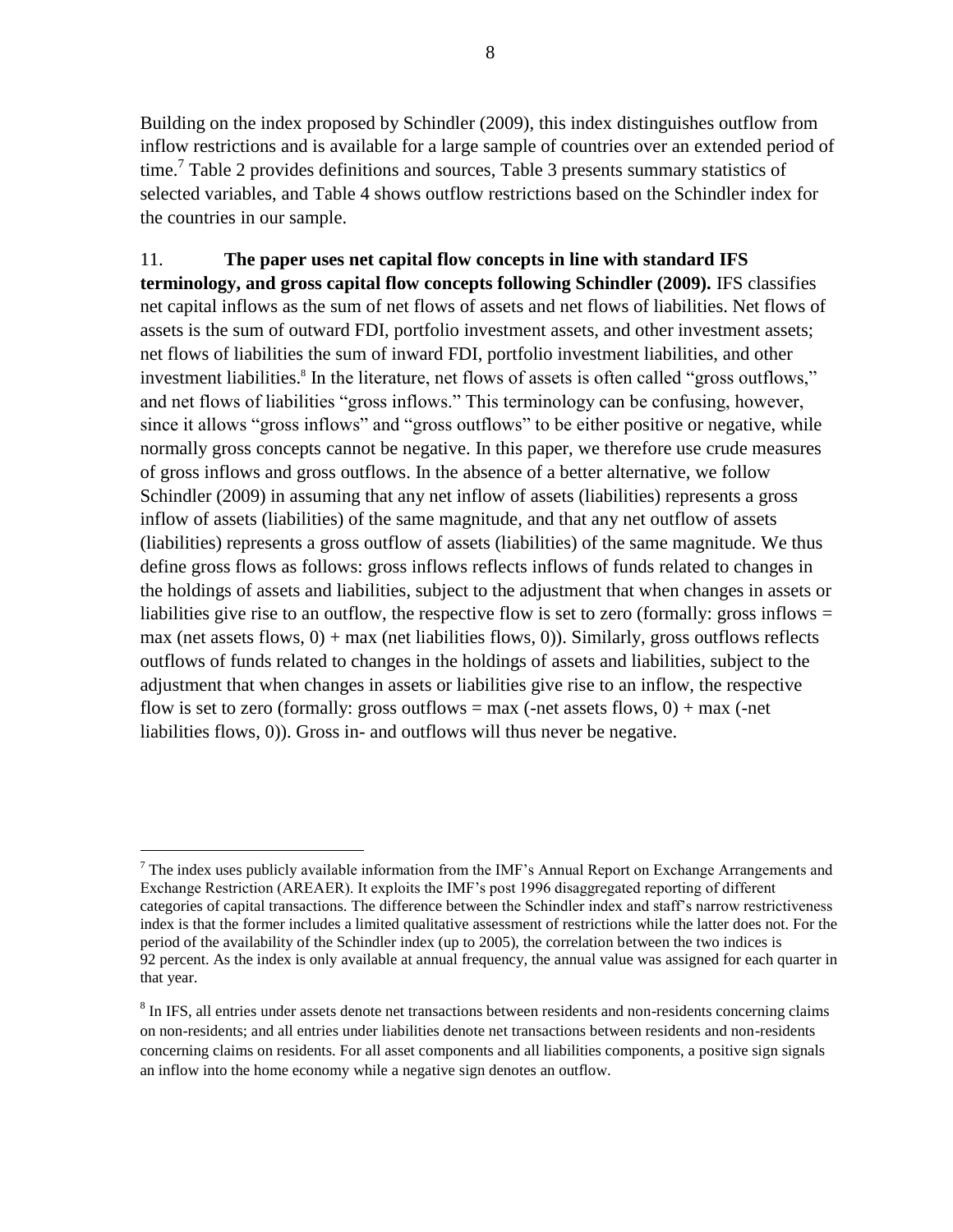| Argentina      | Iceland    | Poland       |
|----------------|------------|--------------|
| Armenia        | India      | Romania      |
| Bangladesh     | Indonesia  | Russia       |
| Bolivia        | Israel     | South Africa |
| <b>Brazil</b>  | Jordan     | Sri Lanka    |
| Bulgaria       | Kazakhstan | Thailand     |
| Chile          | Korea      | Philippines  |
| China          | Latvia     | Turkey       |
| Colombia       | Lithuania  | Ukraine      |
| Croatia        | Malaysia   | Venezuela    |
| Czech Republic | Mexico     | Singapore    |
| Estonia        | Morocco    |              |
| Hungary        | Peru       |              |

| Table 1. Country Sample |  |  |  |
|-------------------------|--|--|--|
|-------------------------|--|--|--|

# Table 2. Definitions and Sources of Variables

| Variable                       | Description                                                              | Source                                             |
|--------------------------------|--------------------------------------------------------------------------|----------------------------------------------------|
| Net inflows                    | Net assets plus net liabilities, in percent of GDP                       | IMF, IFS                                           |
| Outflow/Inflow control indices | Index of Financial Openness:<br>ranges 0-1, from least to most regulated | IMF staff compilation<br>based on Schindler (2009) |
| Industrial production index    | Seasonally adjusted                                                      | IMF, IFS                                           |
| Interest rate                  | Nominal, three months                                                    | <b>Haver Analytics</b>                             |
| Real GDP                       | In 2005 US dollars                                                       | IMF, WEO                                           |
| Inflation                      | End of period, percent change                                            | IMF, WEO                                           |
| Real exchange rate             | USD per LCU (CPI based)                                                  | IMF. IFS                                           |
| Institutional quality          | Government effectiveness                                                 | World Bank, WGI                                    |
| Macroeconomic fundamentals     | Growth                                                                   | IMF, WEO                                           |
|                                | Inflation                                                                | IMF, WEO                                           |
|                                | Fiscal balance, in percent of GDP                                        | IMF, WEO                                           |
|                                | Current account, in percent of GDP                                       | IMF, WEO                                           |
| Capital market size            | Stock market capitalization, in percent of GDP                           | Standard & Poor's                                  |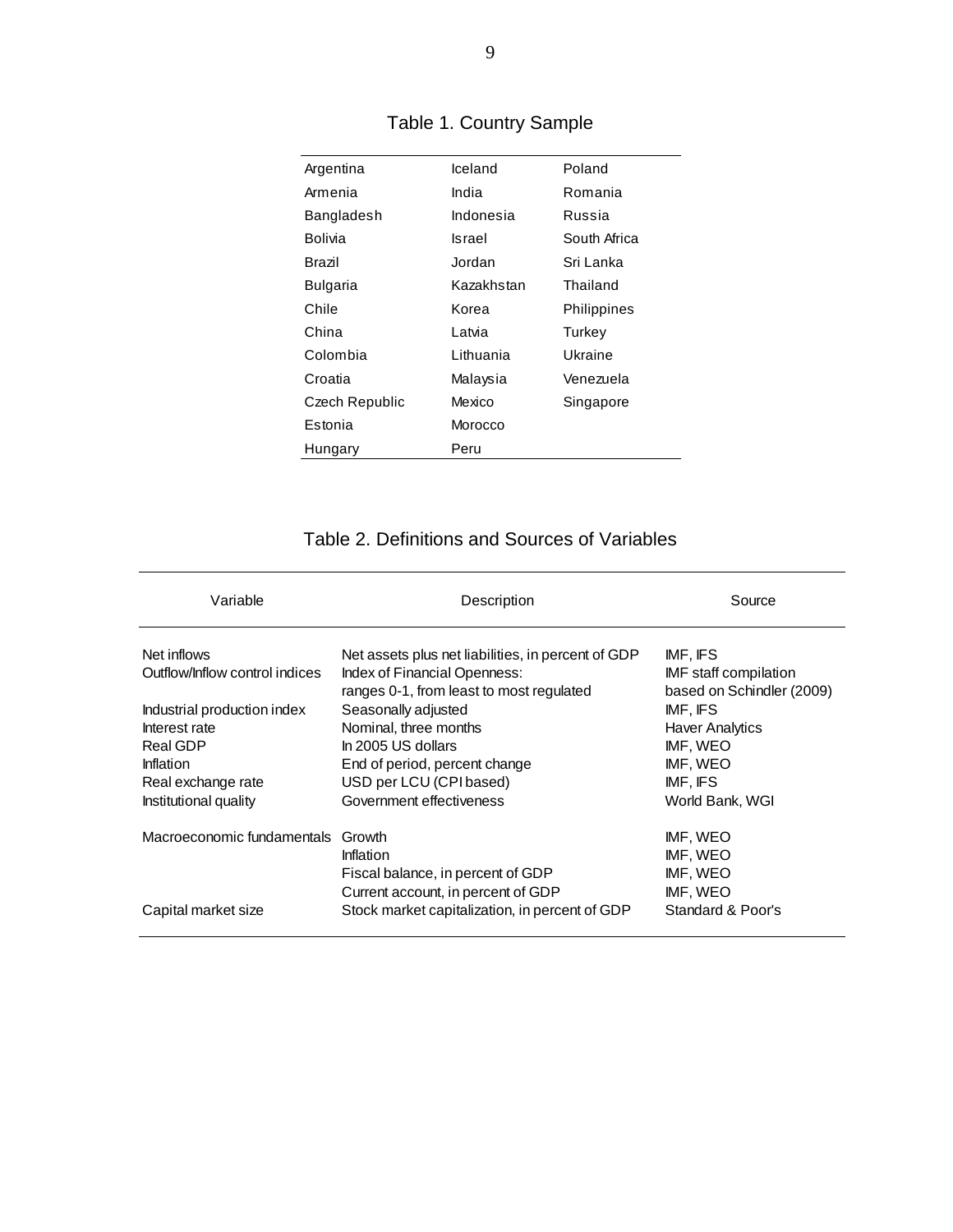| Variable                                    | Mean   | Standard | 10th   | 25th   | 50th   | 75th<br>Deviation Percentile Percentile Percentile Percentile Percentile | 90th |
|---------------------------------------------|--------|----------|--------|--------|--------|--------------------------------------------------------------------------|------|
| Outflow control index                       | 0.6    | 0.4      | 0.0    | 0.3    | 0.8    | 1.0                                                                      | 1.0  |
| Net inflows/GDP                             | 3.1    | 11.1     | $-5.0$ | $-0.7$ | 1.4    | 6.6                                                                      | 12.8 |
| Gross inflows/GDP                           | 10.1   | 19.3     | 0.0    | 1.1    | 4.8    | 12.3                                                                     | 21.1 |
| Gross outflows/GDP                          | 7.0    | 17.4     | 0.0    | 0.3    | 2.0    | 6.7                                                                      | 12.8 |
| Net assets/GDP                              | $-5.4$ | 18.6     | $-1.6$ | 0.1    | 1.7    | 5.9                                                                      | 13.7 |
| Net liabilitites/GDP                        | 8.5    | 19.5     | $-1.0$ | 0.8    | 4.1    | 11.2                                                                     | 20.0 |
| Macro fundamentals index                    | 16.0   | 5.3      | 9.0    | 12.3   | 16.3   | 19.8                                                                     | 22.5 |
| $o/w$ GDP growth $(y/y)$ percent change)    | 3.5    | 4.8      | $-2.7$ | 1.1    | 4.2    | 6.4                                                                      | 8.9  |
| Inflation (y/y percent change)              | 6.5    | 6.3      | 0.1    | 2.3    | 6.5    | 8.9                                                                      | 10.9 |
| Current account surplus (as a share of GDP) |        | 1.9      | $-2.0$ | $-1.1$ | $-0.3$ | 0.7                                                                      | 2.2  |
| Fiscal surplus (as a share of GDP)          |        | 4.4      | $-7.3$ | $-4.8$ | $-2.8$ | $-0.5$                                                                   | 2.6  |
| Government effectiveness index              | 0.3    | 0.7      | $-0.6$ | $-0.2$ | 0.1    | 0.7                                                                      | 1.2  |

# Table 3. Summary Statistics of Selected Variables, 1995-2010

# Table 4. Outflow Restrictions (Schindler), 1995 and 2010

|                 | 1995 | 2010 |                    | 1995 | 2010 |
|-----------------|------|------|--------------------|------|------|
| Argentina       | 0.33 | 0.83 | Korea              | 0.67 | 0.00 |
| Armenia         | 0.50 | 0.00 | Latvia             | 0.00 | 0.00 |
| Bangladesh      | 0.50 | 0.83 | Lithuania          | 0.00 | 0.33 |
| <b>Bolivia</b>  | 0.00 | 0.67 | Malaysia           | 0.83 | 1.00 |
| <b>Brazil</b>   | 0.25 | 0.67 | Mexico             | 0.42 | 0.83 |
| <b>Bulgaria</b> | 0.83 | 0.00 | Morocco            | 0.58 | 1.00 |
| Chile           | 0.83 | 0.50 | Peru               | 0.00 | 0.00 |
| China           | 0.83 | 1.00 | Poland             | 0.58 | 1.00 |
| Colombia        | 0.75 | 0.83 | Romania            | 0.83 | 1.00 |
| Croatia         | 0.67 | 0.58 | Russia             | 0.75 | 0.00 |
| Czech Republic  | 0.67 | 0.75 | South Africa       | 0.80 | 0.17 |
| Estonia         | 0.00 | 0.00 | Sri Lanka          | 0.00 | 0.17 |
| Hungary         | 0.83 | 0.60 | Thailand           | 0.75 | 0.92 |
| Iceland         | 0.00 | 0.92 | <b>Philippines</b> | 0.80 | 1.00 |
| India           | 0.83 | 1.00 | Turkey             | 0.75 | 1.00 |
| Indonesia       | 0.20 | 0.50 | Ukraine            | 0.42 | 0.83 |
| <b>Israel</b>   | 0.58 | 0.00 | Venezuela          | 0.80 | 1.00 |
| Jordan          | 0.58 | 0.00 | Singapore          | 0.17 | 0.33 |
| Kazakhstan      | 0.67 | 1.00 |                    |      |      |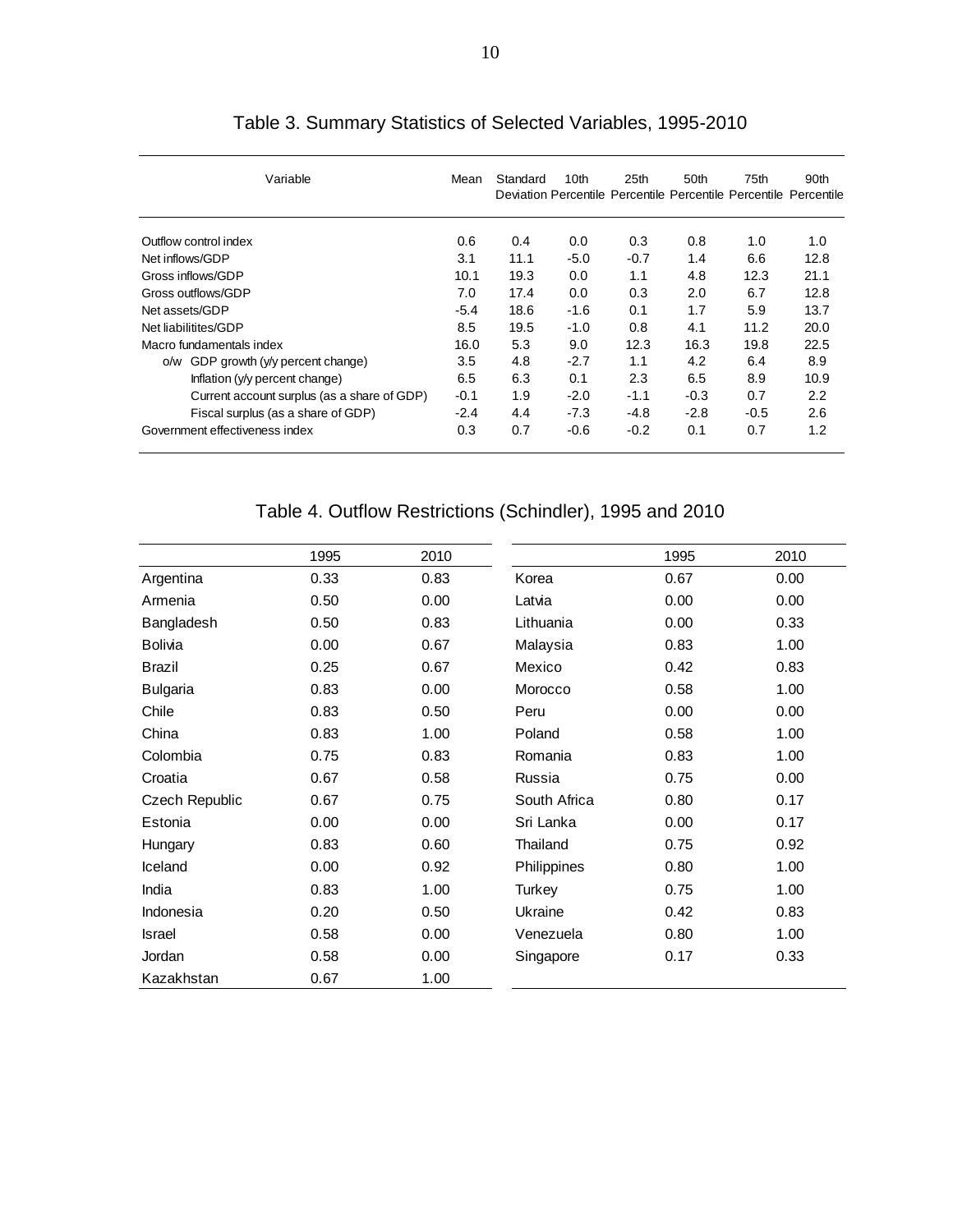12. **A deterioration of macroeconomic conditions or a reduction in net inflows typically precedes the use of outflow controls.** Table 5 lists 24 periods of significant outflow control tightening in our sample. About two thirds of theses are associated with deterioration in macroeconomic conditions and/or net capital outflows. Further, Figure 1 illustrates that control tightening episodes tend to cluster around crisis periods such as the Asian crisis, the Argentinean economic crisis and the global financial crisis.



|                 | <b>Outflow Control</b> |                     |               |           |             |
|-----------------|------------------------|---------------------|---------------|-----------|-------------|
|                 | Tightening             | Crisis (curr or +/- | Macroeconomic |           | Preexisting |
| Country         | Episodes               | 1 period)           | Fundamental   | Net flows | control     |
|                 | 1/                     | 3/                  | 4/            | 5/        | 6/          |
| Argentina       | 1997                   | 1                   |               |           |             |
|                 | 2001                   |                     |               | 1         |             |
|                 | 2002                   |                     |               |           |             |
|                 | 2003-2004              |                     |               |           |             |
| Bangladesh      | 1997                   |                     |               |           |             |
| Bolivia         | 2007 <sup>2</sup>      |                     |               |           |             |
| <b>Brazil</b>   | 1997-1998              | 1                   |               | 1         |             |
|                 | 2000                   |                     |               |           |             |
|                 | 2003                   |                     |               |           |             |
|                 | 2009                   |                     |               |           |             |
| <b>Bulgaria</b> | 1997                   | 1                   |               |           |             |
|                 | 2001                   |                     |               |           |             |
| Chile           | 1997                   | 1                   |               |           |             |
|                 | $2008^{2}$             |                     |               |           |             |
| China           | 1997                   | 1                   |               |           |             |
|                 | 2000                   |                     |               |           |             |
| Colombia        | 1997                   |                     |               |           |             |
|                 | 1999                   | 1                   |               |           |             |
|                 | 2004                   |                     |               |           |             |
| Croatia         | 1996                   |                     |               |           |             |
|                 | 1999                   | 1                   |               |           |             |
|                 | 2003                   |                     |               |           |             |
|                 | 2007                   |                     |               |           |             |
|                 | 2008                   |                     |               |           |             |
| Czech Republic  | $1996^{2}$             | 1                   |               |           | 1           |
|                 | 2003 <sup>2</sup>      |                     |               |           |             |

# Table 5. Selected Characteristics of Countries that use Outflow Controls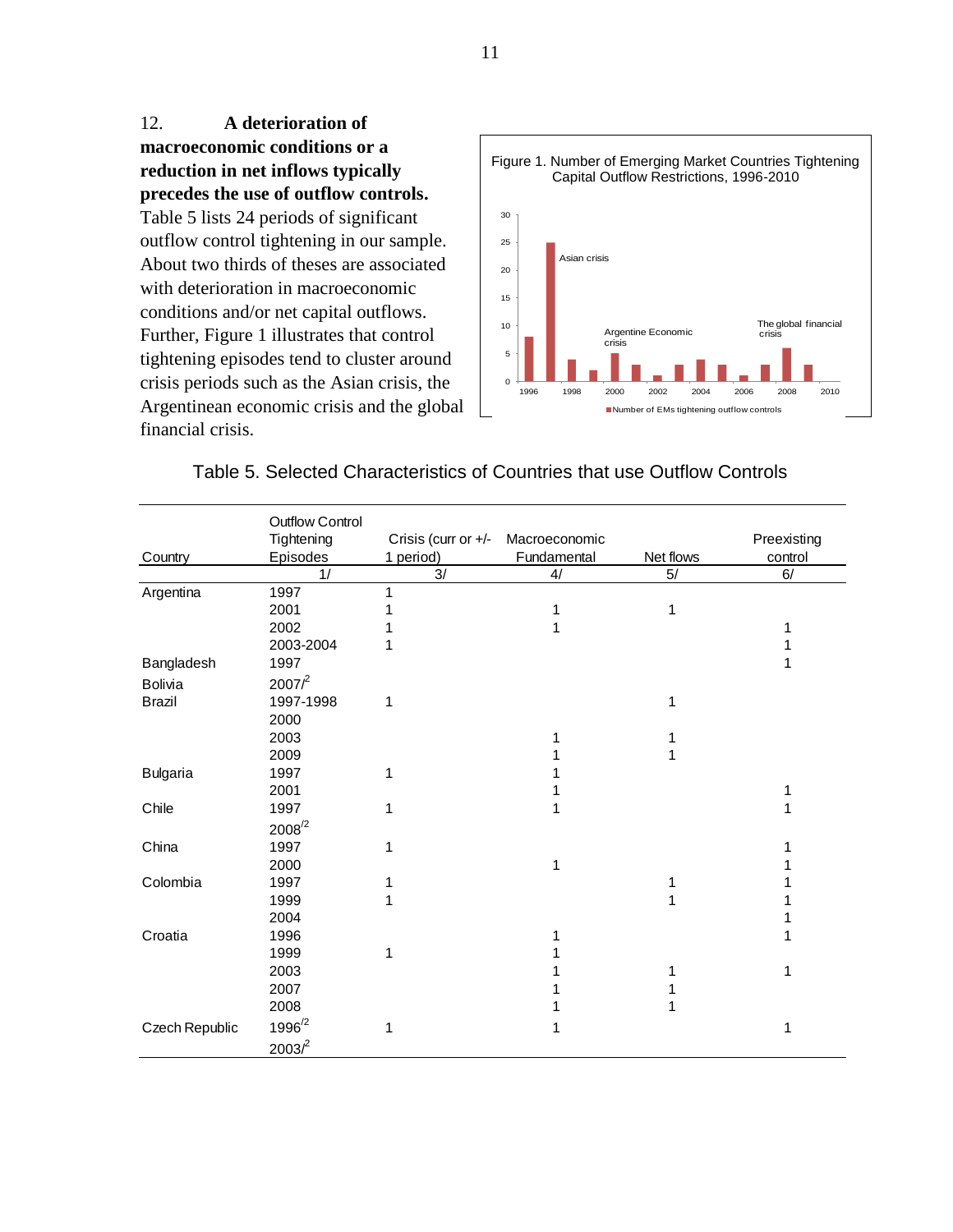| Preexisting<br>Tightening<br>Crisis (curr or +/-<br>Macroeconomic<br>1 period)<br>Fundamental<br>Episodes<br>Net flows<br>control<br>Country<br>3/<br>5/<br>6/<br>1/<br>4/<br>1997<br>Hungary<br>$\mathbf{1}$<br>$\mathbf{1}$<br>2005 <sup>2</sup><br>2006<br>$\mathbf 1$<br>2000<br>Iceland<br>2008<br>$\mathbf 1$<br>$\mathbf{1}$<br>$\mathbf{1}$<br>$\mathbf{1}$<br>$\mathbf{1}$<br>2009<br>$\mathbf{1}$<br>India<br>1997<br>$\mathbf{1}$<br>1<br>Indonesia<br>1997<br>$\mathbf 1$<br>1<br>$\mathbf{1}$<br>2000<br>1<br>1<br>2008<br>$\mathbf{1}$<br>1997<br>Israel<br>1<br>$\mathbf{1}$<br>Kazhakstan<br>1996, 1997<br>1<br>$\mathbf{1}$<br>$\mathbf 1$<br>Korea<br>1997<br>1<br>$\mathbf{1}$<br>1998<br>1<br>1<br>$\mathbf{1}$<br>$\mathbf{1}$<br>$\mathbf{1}$<br>2005<br>2008 <sup>2</sup><br>Lithuania<br>1997<br>$\mathbf 1$<br>$\mathbf{1}$<br>Malaysia<br>1996 <sup>2</sup><br>$\mathbf 1$<br>Mexico<br>1997<br>$\mathbf 1$<br>1<br>2005<br>1<br>1<br>1996<br>1<br>Morroco<br>1997<br>1<br>2002 <sup>2</sup><br>1<br>1<br>Poland<br>1997<br>$\mathbf 1$<br>$\mathbf{1}$<br>2004<br>1<br>$\mathbf{1}$<br>1<br>2009<br>$\mathbf{1}$<br>$\mathbf{1}$<br>Romania<br>1996, 1997<br>1<br>1<br>1<br>1997<br>1<br>Russia<br>1<br>2004 <sup>2</sup><br>$\mathbf{1}$<br>South Africa<br>1997<br>1<br>1<br>Sri Lanka<br>1996<br>1<br>1<br>1997<br>$\mathbf 1$<br>1<br>1<br>Thailand<br>$2004^{2}$<br>1<br>$\mathbf{1}$<br>Philippines<br>1996<br>1<br>1<br>1997<br>1<br>1<br>$\mathbf{1}$<br>$\mathbf{1}$<br>Turkey<br>1997<br>1<br>1998<br>1<br>$\mathbf{1}$<br>2001<br>1<br>1<br>2005<br>$\mathbf{1}$<br>Venezuela<br>$\mathbf{1}$<br>1997<br>1<br>$\mathbf 1$<br>2007<br>$1997^{2}$<br>Singapore<br>1<br>1998<br>2000 | <b>Outflow Control</b> |   |   |  |
|-------------------------------------------------------------------------------------------------------------------------------------------------------------------------------------------------------------------------------------------------------------------------------------------------------------------------------------------------------------------------------------------------------------------------------------------------------------------------------------------------------------------------------------------------------------------------------------------------------------------------------------------------------------------------------------------------------------------------------------------------------------------------------------------------------------------------------------------------------------------------------------------------------------------------------------------------------------------------------------------------------------------------------------------------------------------------------------------------------------------------------------------------------------------------------------------------------------------------------------------------------------------------------------------------------------------------------------------------------------------------------------------------------------------------------------------------------------------------------------------------------------------------------------------------------------------------------------------------------------------------------------------------------------------------------------------------------------------------|------------------------|---|---|--|
|                                                                                                                                                                                                                                                                                                                                                                                                                                                                                                                                                                                                                                                                                                                                                                                                                                                                                                                                                                                                                                                                                                                                                                                                                                                                                                                                                                                                                                                                                                                                                                                                                                                                                                                         |                        |   |   |  |
|                                                                                                                                                                                                                                                                                                                                                                                                                                                                                                                                                                                                                                                                                                                                                                                                                                                                                                                                                                                                                                                                                                                                                                                                                                                                                                                                                                                                                                                                                                                                                                                                                                                                                                                         |                        |   |   |  |
|                                                                                                                                                                                                                                                                                                                                                                                                                                                                                                                                                                                                                                                                                                                                                                                                                                                                                                                                                                                                                                                                                                                                                                                                                                                                                                                                                                                                                                                                                                                                                                                                                                                                                                                         |                        |   |   |  |
|                                                                                                                                                                                                                                                                                                                                                                                                                                                                                                                                                                                                                                                                                                                                                                                                                                                                                                                                                                                                                                                                                                                                                                                                                                                                                                                                                                                                                                                                                                                                                                                                                                                                                                                         |                        |   |   |  |
|                                                                                                                                                                                                                                                                                                                                                                                                                                                                                                                                                                                                                                                                                                                                                                                                                                                                                                                                                                                                                                                                                                                                                                                                                                                                                                                                                                                                                                                                                                                                                                                                                                                                                                                         |                        |   |   |  |
|                                                                                                                                                                                                                                                                                                                                                                                                                                                                                                                                                                                                                                                                                                                                                                                                                                                                                                                                                                                                                                                                                                                                                                                                                                                                                                                                                                                                                                                                                                                                                                                                                                                                                                                         |                        |   |   |  |
|                                                                                                                                                                                                                                                                                                                                                                                                                                                                                                                                                                                                                                                                                                                                                                                                                                                                                                                                                                                                                                                                                                                                                                                                                                                                                                                                                                                                                                                                                                                                                                                                                                                                                                                         |                        |   |   |  |
|                                                                                                                                                                                                                                                                                                                                                                                                                                                                                                                                                                                                                                                                                                                                                                                                                                                                                                                                                                                                                                                                                                                                                                                                                                                                                                                                                                                                                                                                                                                                                                                                                                                                                                                         |                        |   |   |  |
|                                                                                                                                                                                                                                                                                                                                                                                                                                                                                                                                                                                                                                                                                                                                                                                                                                                                                                                                                                                                                                                                                                                                                                                                                                                                                                                                                                                                                                                                                                                                                                                                                                                                                                                         |                        |   |   |  |
|                                                                                                                                                                                                                                                                                                                                                                                                                                                                                                                                                                                                                                                                                                                                                                                                                                                                                                                                                                                                                                                                                                                                                                                                                                                                                                                                                                                                                                                                                                                                                                                                                                                                                                                         |                        |   |   |  |
|                                                                                                                                                                                                                                                                                                                                                                                                                                                                                                                                                                                                                                                                                                                                                                                                                                                                                                                                                                                                                                                                                                                                                                                                                                                                                                                                                                                                                                                                                                                                                                                                                                                                                                                         |                        |   |   |  |
|                                                                                                                                                                                                                                                                                                                                                                                                                                                                                                                                                                                                                                                                                                                                                                                                                                                                                                                                                                                                                                                                                                                                                                                                                                                                                                                                                                                                                                                                                                                                                                                                                                                                                                                         |                        |   |   |  |
|                                                                                                                                                                                                                                                                                                                                                                                                                                                                                                                                                                                                                                                                                                                                                                                                                                                                                                                                                                                                                                                                                                                                                                                                                                                                                                                                                                                                                                                                                                                                                                                                                                                                                                                         |                        |   |   |  |
|                                                                                                                                                                                                                                                                                                                                                                                                                                                                                                                                                                                                                                                                                                                                                                                                                                                                                                                                                                                                                                                                                                                                                                                                                                                                                                                                                                                                                                                                                                                                                                                                                                                                                                                         |                        |   |   |  |
|                                                                                                                                                                                                                                                                                                                                                                                                                                                                                                                                                                                                                                                                                                                                                                                                                                                                                                                                                                                                                                                                                                                                                                                                                                                                                                                                                                                                                                                                                                                                                                                                                                                                                                                         |                        |   |   |  |
|                                                                                                                                                                                                                                                                                                                                                                                                                                                                                                                                                                                                                                                                                                                                                                                                                                                                                                                                                                                                                                                                                                                                                                                                                                                                                                                                                                                                                                                                                                                                                                                                                                                                                                                         |                        |   |   |  |
|                                                                                                                                                                                                                                                                                                                                                                                                                                                                                                                                                                                                                                                                                                                                                                                                                                                                                                                                                                                                                                                                                                                                                                                                                                                                                                                                                                                                                                                                                                                                                                                                                                                                                                                         |                        |   |   |  |
|                                                                                                                                                                                                                                                                                                                                                                                                                                                                                                                                                                                                                                                                                                                                                                                                                                                                                                                                                                                                                                                                                                                                                                                                                                                                                                                                                                                                                                                                                                                                                                                                                                                                                                                         |                        |   |   |  |
|                                                                                                                                                                                                                                                                                                                                                                                                                                                                                                                                                                                                                                                                                                                                                                                                                                                                                                                                                                                                                                                                                                                                                                                                                                                                                                                                                                                                                                                                                                                                                                                                                                                                                                                         |                        |   |   |  |
|                                                                                                                                                                                                                                                                                                                                                                                                                                                                                                                                                                                                                                                                                                                                                                                                                                                                                                                                                                                                                                                                                                                                                                                                                                                                                                                                                                                                                                                                                                                                                                                                                                                                                                                         |                        |   |   |  |
|                                                                                                                                                                                                                                                                                                                                                                                                                                                                                                                                                                                                                                                                                                                                                                                                                                                                                                                                                                                                                                                                                                                                                                                                                                                                                                                                                                                                                                                                                                                                                                                                                                                                                                                         |                        |   |   |  |
|                                                                                                                                                                                                                                                                                                                                                                                                                                                                                                                                                                                                                                                                                                                                                                                                                                                                                                                                                                                                                                                                                                                                                                                                                                                                                                                                                                                                                                                                                                                                                                                                                                                                                                                         |                        |   |   |  |
|                                                                                                                                                                                                                                                                                                                                                                                                                                                                                                                                                                                                                                                                                                                                                                                                                                                                                                                                                                                                                                                                                                                                                                                                                                                                                                                                                                                                                                                                                                                                                                                                                                                                                                                         |                        |   |   |  |
|                                                                                                                                                                                                                                                                                                                                                                                                                                                                                                                                                                                                                                                                                                                                                                                                                                                                                                                                                                                                                                                                                                                                                                                                                                                                                                                                                                                                                                                                                                                                                                                                                                                                                                                         |                        |   |   |  |
|                                                                                                                                                                                                                                                                                                                                                                                                                                                                                                                                                                                                                                                                                                                                                                                                                                                                                                                                                                                                                                                                                                                                                                                                                                                                                                                                                                                                                                                                                                                                                                                                                                                                                                                         |                        |   |   |  |
|                                                                                                                                                                                                                                                                                                                                                                                                                                                                                                                                                                                                                                                                                                                                                                                                                                                                                                                                                                                                                                                                                                                                                                                                                                                                                                                                                                                                                                                                                                                                                                                                                                                                                                                         |                        |   |   |  |
|                                                                                                                                                                                                                                                                                                                                                                                                                                                                                                                                                                                                                                                                                                                                                                                                                                                                                                                                                                                                                                                                                                                                                                                                                                                                                                                                                                                                                                                                                                                                                                                                                                                                                                                         |                        |   |   |  |
|                                                                                                                                                                                                                                                                                                                                                                                                                                                                                                                                                                                                                                                                                                                                                                                                                                                                                                                                                                                                                                                                                                                                                                                                                                                                                                                                                                                                                                                                                                                                                                                                                                                                                                                         |                        |   |   |  |
|                                                                                                                                                                                                                                                                                                                                                                                                                                                                                                                                                                                                                                                                                                                                                                                                                                                                                                                                                                                                                                                                                                                                                                                                                                                                                                                                                                                                                                                                                                                                                                                                                                                                                                                         |                        |   |   |  |
|                                                                                                                                                                                                                                                                                                                                                                                                                                                                                                                                                                                                                                                                                                                                                                                                                                                                                                                                                                                                                                                                                                                                                                                                                                                                                                                                                                                                                                                                                                                                                                                                                                                                                                                         |                        |   |   |  |
|                                                                                                                                                                                                                                                                                                                                                                                                                                                                                                                                                                                                                                                                                                                                                                                                                                                                                                                                                                                                                                                                                                                                                                                                                                                                                                                                                                                                                                                                                                                                                                                                                                                                                                                         |                        |   |   |  |
|                                                                                                                                                                                                                                                                                                                                                                                                                                                                                                                                                                                                                                                                                                                                                                                                                                                                                                                                                                                                                                                                                                                                                                                                                                                                                                                                                                                                                                                                                                                                                                                                                                                                                                                         |                        |   |   |  |
|                                                                                                                                                                                                                                                                                                                                                                                                                                                                                                                                                                                                                                                                                                                                                                                                                                                                                                                                                                                                                                                                                                                                                                                                                                                                                                                                                                                                                                                                                                                                                                                                                                                                                                                         |                        |   |   |  |
|                                                                                                                                                                                                                                                                                                                                                                                                                                                                                                                                                                                                                                                                                                                                                                                                                                                                                                                                                                                                                                                                                                                                                                                                                                                                                                                                                                                                                                                                                                                                                                                                                                                                                                                         |                        |   |   |  |
|                                                                                                                                                                                                                                                                                                                                                                                                                                                                                                                                                                                                                                                                                                                                                                                                                                                                                                                                                                                                                                                                                                                                                                                                                                                                                                                                                                                                                                                                                                                                                                                                                                                                                                                         |                        |   |   |  |
|                                                                                                                                                                                                                                                                                                                                                                                                                                                                                                                                                                                                                                                                                                                                                                                                                                                                                                                                                                                                                                                                                                                                                                                                                                                                                                                                                                                                                                                                                                                                                                                                                                                                                                                         |                        |   |   |  |
|                                                                                                                                                                                                                                                                                                                                                                                                                                                                                                                                                                                                                                                                                                                                                                                                                                                                                                                                                                                                                                                                                                                                                                                                                                                                                                                                                                                                                                                                                                                                                                                                                                                                                                                         |                        |   |   |  |
|                                                                                                                                                                                                                                                                                                                                                                                                                                                                                                                                                                                                                                                                                                                                                                                                                                                                                                                                                                                                                                                                                                                                                                                                                                                                                                                                                                                                                                                                                                                                                                                                                                                                                                                         |                        |   |   |  |
|                                                                                                                                                                                                                                                                                                                                                                                                                                                                                                                                                                                                                                                                                                                                                                                                                                                                                                                                                                                                                                                                                                                                                                                                                                                                                                                                                                                                                                                                                                                                                                                                                                                                                                                         |                        |   |   |  |
|                                                                                                                                                                                                                                                                                                                                                                                                                                                                                                                                                                                                                                                                                                                                                                                                                                                                                                                                                                                                                                                                                                                                                                                                                                                                                                                                                                                                                                                                                                                                                                                                                                                                                                                         |                        |   |   |  |
|                                                                                                                                                                                                                                                                                                                                                                                                                                                                                                                                                                                                                                                                                                                                                                                                                                                                                                                                                                                                                                                                                                                                                                                                                                                                                                                                                                                                                                                                                                                                                                                                                                                                                                                         |                        |   |   |  |
|                                                                                                                                                                                                                                                                                                                                                                                                                                                                                                                                                                                                                                                                                                                                                                                                                                                                                                                                                                                                                                                                                                                                                                                                                                                                                                                                                                                                                                                                                                                                                                                                                                                                                                                         |                        |   |   |  |
|                                                                                                                                                                                                                                                                                                                                                                                                                                                                                                                                                                                                                                                                                                                                                                                                                                                                                                                                                                                                                                                                                                                                                                                                                                                                                                                                                                                                                                                                                                                                                                                                                                                                                                                         |                        |   |   |  |
|                                                                                                                                                                                                                                                                                                                                                                                                                                                                                                                                                                                                                                                                                                                                                                                                                                                                                                                                                                                                                                                                                                                                                                                                                                                                                                                                                                                                                                                                                                                                                                                                                                                                                                                         |                        |   |   |  |
|                                                                                                                                                                                                                                                                                                                                                                                                                                                                                                                                                                                                                                                                                                                                                                                                                                                                                                                                                                                                                                                                                                                                                                                                                                                                                                                                                                                                                                                                                                                                                                                                                                                                                                                         |                        |   |   |  |
|                                                                                                                                                                                                                                                                                                                                                                                                                                                                                                                                                                                                                                                                                                                                                                                                                                                                                                                                                                                                                                                                                                                                                                                                                                                                                                                                                                                                                                                                                                                                                                                                                                                                                                                         |                        |   |   |  |
|                                                                                                                                                                                                                                                                                                                                                                                                                                                                                                                                                                                                                                                                                                                                                                                                                                                                                                                                                                                                                                                                                                                                                                                                                                                                                                                                                                                                                                                                                                                                                                                                                                                                                                                         |                        |   |   |  |
|                                                                                                                                                                                                                                                                                                                                                                                                                                                                                                                                                                                                                                                                                                                                                                                                                                                                                                                                                                                                                                                                                                                                                                                                                                                                                                                                                                                                                                                                                                                                                                                                                                                                                                                         | 2008                   | 1 | 1 |  |

# Table 5 cont. Selected Characteristics of Countries that use Outflow Controls

1/ Column 1 shows the years in which there was at least a one standard deviation increase in Outflow index (OCI).

2/ There was an increase in Outflow index (OCI) by more than 10% although this was less than one standard deviation.

3/ The country experienced a systemic, debt, or currency crisis either during, the year before or after the year of imposition of outflow countrols. Data on crisis is from 'IMF Working Paper "Systemic Banking Crises Database: An Update" Luc Laeven and Fabian Valencia (2012)

4/ "1" is a deterioration in macrofundamentals during or in the year before the outflow control tightening episode.

5/ "1" is a decrease in net flow by at least 1 standard deviation during or in the year before the outflow control tightening episode.

6/ "1" means the level of the OCI at the time of the outflow control tightening episode is above the sample median.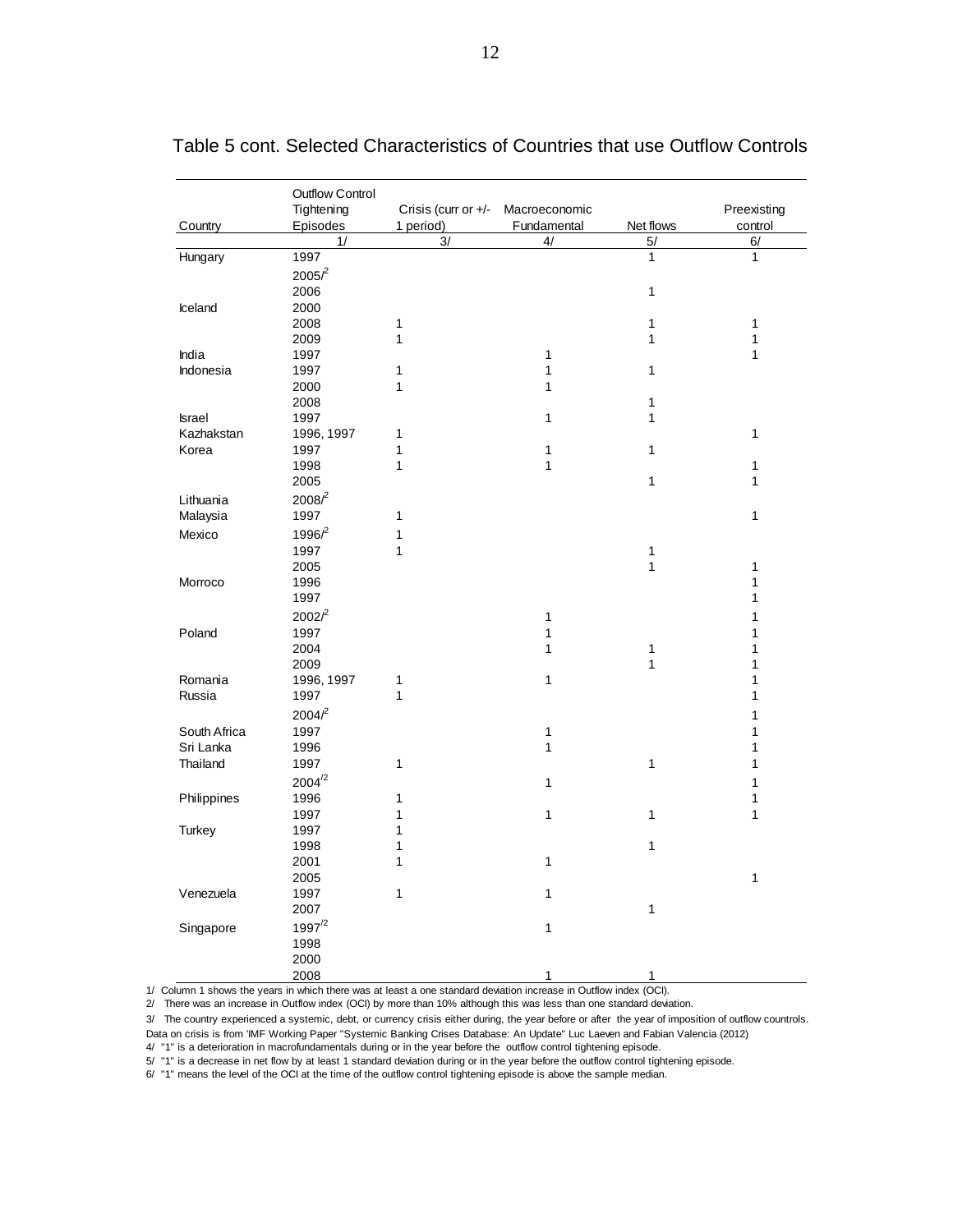13. **The baseline model is a PVAR that includes the capital control index alongside important controls such as a variety of capital flow variables.** This approach, previously used by Miniane and Rogers (2007), allows treating all variables as potentially endogenous.<sup>9</sup> In particular, in the baseline panel VAR, we assume that the relationships between the variables of interest are governed by a system of structural equations that, ignoring the constant term, can be written as:

$$
A_0 y_t = A_1 y_{t-1} + ... + A_p y_{t-p} + \varepsilon_t, \quad (1)
$$

where  $y_t$  is a ( $k \times 1$ ) vector of endogenous variables including, in the benchmark specification, the outflow control index, industrial production, the interest rate, inflation, the local currency/USD exchange rate as well as a variable capturing net capital flows as a share of GDP (Table 2). <sup>10</sup> The net capital flow variable is selectively replaced by gross inflows and gross outflows as well as net flows of assets and net flows of liabilities in different specifications to gain a better understanding of how a control tightening affects inflows and outflows as well flows of resident and non-resident investments. Here,  $l = 1, \ldots, p$  is the number of lags of the endogenous variables included in the VAR,  $\varepsilon_t$  is a  $(k \times 1)$  vector of shocks assumed to be uncorrelated with one another, and  $A_l$  is a  $(k \times k)$  matrix of coefficients.

14. **Impulse response functions are identified by means of a Choleski ordering according to which capital flow restrictions can affect all variables contemporaneously with the exception of output.** The Choleski ordering embodies assumptions about contemporaneous relationships between the endogenous variables in the PVAR. Our baseline ordering is as follows: 1) output, as captured by industrial production, 2) capital outflow control index, 3) real exchange rate, 4) interest rate, 5) inflation, and 6) net capital flows. In this ordering, capital flows are allowed to respond contemporaneously to changes in capital flow restrictions while capital flow restrictions are assumed to respond to changes in flows only with a lag. This ordering reflects the view that well-administered restrictions should be fully effective immediately, on the other hand, the decision to use outflow restrictions takes more time. A case could also be made for an ordering in which capital flows affect restrictions contemporaneously and restrictions affect flows only with a lag. This ordering, while assuming quick policy decision-making, would allow for potential delays in measures to become fully effective (this is plausible especially since we use a de jure rather than a de

<sup>&</sup>lt;sup>9</sup> Some studies of capital (inflow) restrictions tried to address endogeneity by using generalized methods of moments (GMM). The consistency of GMM hinges on the assumption that instruments are not weak. This assumption is violated when the variables show high persistence, as is the case for capital flow restrictions.

 $10$  We use industrial production rather than GDP since for a number of countries GDP data are not available at quarterly frequency.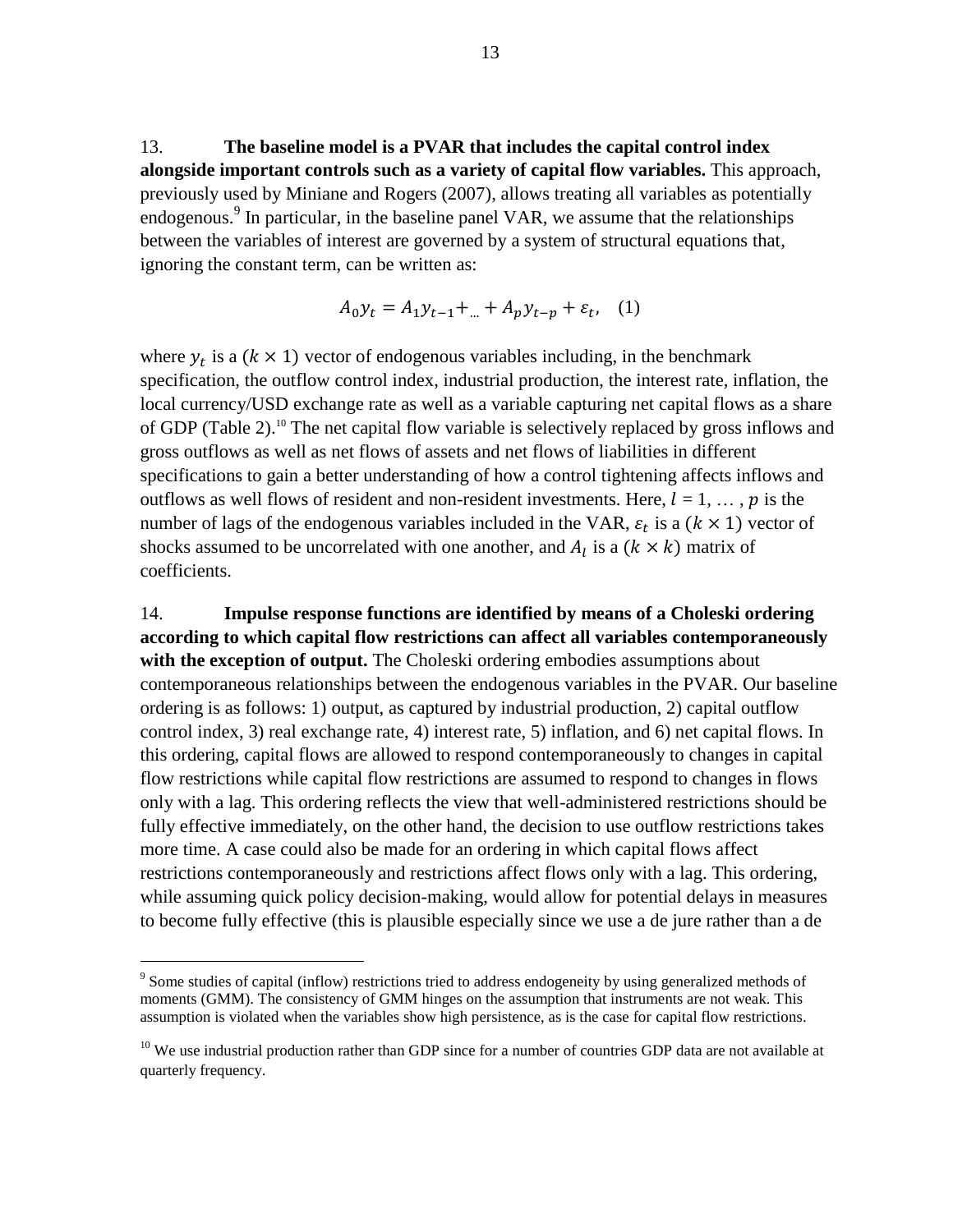facto index of restrictions) and for delays in responses by investors to changes in restrictions.<sup>11</sup> As both orderings thus have their respective merits, we test the robustness of our results to this alternative ordering (and others).

15. **We augment the baseline specification with interaction terms to determine whether the response to a control tightening depends on structural country characteristics and policies.** The augmented PVAR is based on a panel interaction VAR framework as in Towbin and Weber (2011). The framework can be understood as a generalized panel VAR regression that allows the dynamic interaction between the endogenous variables to vary deterministically with structural country characteristics. We include candidates of structural characteristics in the matrix *indic<sub>i</sub>*  $\in$  (*cc*, *qi*, *mf*).<sup>12</sup> The indicator *cc* represents the index of capital control restrictiveness, and *qi*, and *mf* are, respectively, indicators of institutional quality and the quality of macroeconomic fundamentals. In particular,  $A_l$  in (1) is no longer modeled as a  $(k \times k)$  matrix of coefficients but is now given by

$$
\theta_l = \beta_l + \mu_l * \text{indic}_i \tag{2}
$$

where  $\beta_l$  and  $\mu_l$  are  $(k \times k)$  matrices of coefficients. <sup>13</sup> In other words, the PVAR now includes not only the right hand side variables of the baseline PVAR but also interaction terms of each of these variables with the structural characteristics in *indic<sub>i</sub>*, one at a time, that might be conducive to more effective outflow restrictions. The system in (1) and (2) thus allows conditioning the dynamic relationships between the endogenous variables in the PVAR on a set of structural country characteristics. What is more, we can now derive conditional impulse response functions that can be evaluated at different points of the sample distribution of the respective structural characteristic. In particular, we can evaluate impulse response functions to a control tightening at the  $25<sup>th</sup>$  and the  $75<sup>th</sup>$  percentile of each indicator's sample distribution to understand whether the effect of a control tightening is indeed conditional upon the respective indicator.

## **III. ESTIMATION RESULTS**

16. **We begin the empirical analysis by estimating the PVAR in the absence of any interaction terms.** We estimate both the baseline PVAR and the augmented PVAR using two lags and Runkle's bootstrapping technique (Runkle, 1987).<sup>14</sup> In order to allow for

 $11$  Cardoso and Goldfajn (1997) assume that investors may take time to react to changes in restrictions.

 $12$  All four components of *indic<sub>i</sub>* are calculated as time-invariant country specific averages of the respective country characteristics.

 $13$  For a more detailed explanation on the estimation and inference procedure see Towbin and Weber (2011).

 $14$  We test the robustness of our results to different lag structures in the robustness section.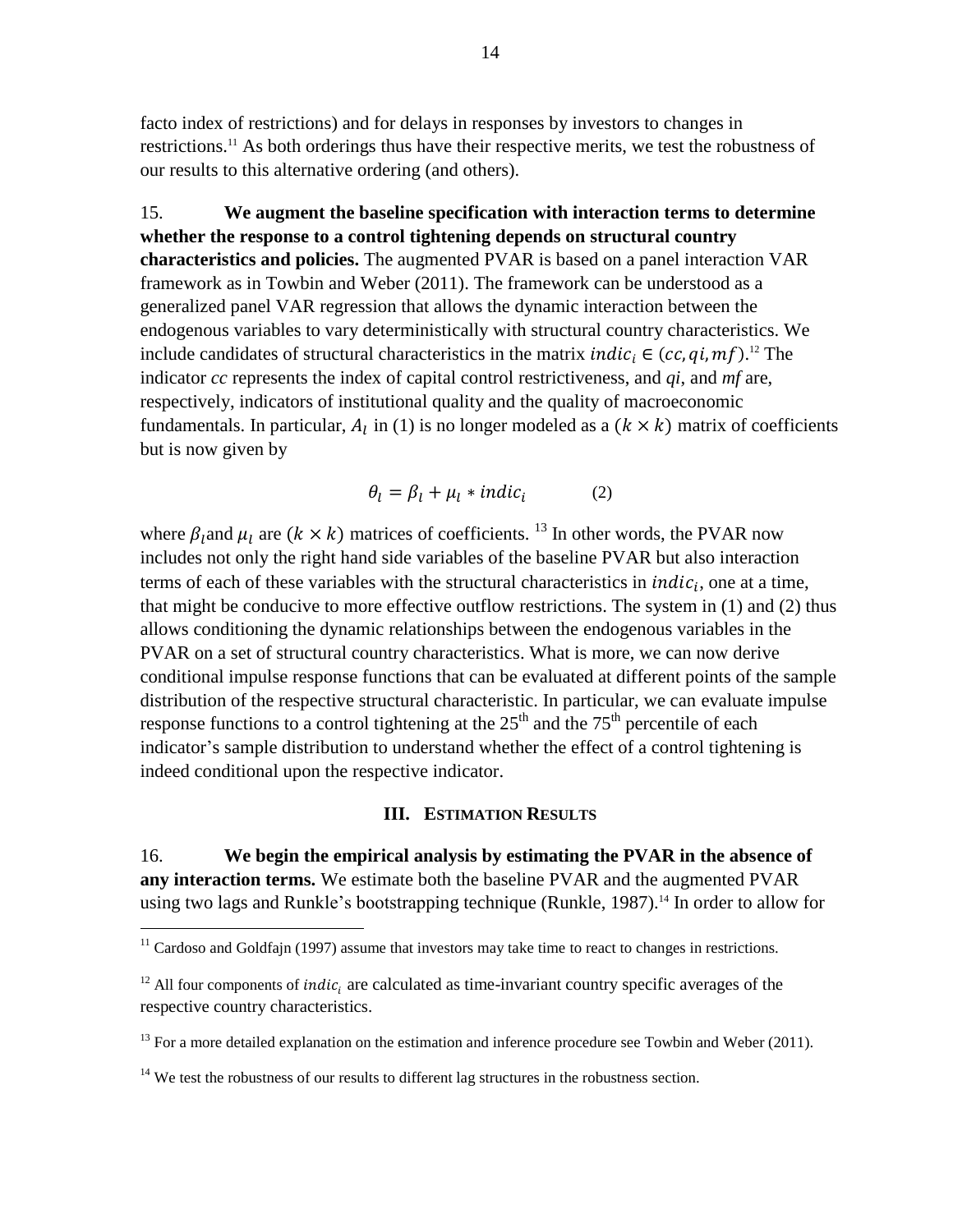the heterogeneity of intercepts, we include a full set of country and time fixed effects. The confidence intervals around our point estimates reflect the minimum distance that covers 90 percent of the estimates from 1,000 simulations. Impulse response functions are derived to examine the average response of the main endogenous variables in the model to an exogenous tightening in outflow restrictions. In all cases, the shock is normalized to represent an increase of  $0.25$  in the index (a control tightening).<sup>15</sup>

17. **We find no evidence that a tightening of outflow restrictions is effective on average in our sample.** We estimate the benchmark model first including net inflows as a capital flow variable, and subsequently including net flows in assets and net flows in liabilities as well as, finally, gross inflows and gross outflows.<sup>16</sup>The impulse responses of these capital flow measures are compiled in Figure 2 along with the evolution of the outflow control index. Solid lines represent impulse responses obtained from the OLS point estimates, dashed lines show 90 percent confidence bands. We see that a control tightening reduces gross outflows as intended. However, gross inflows also fall, leading to an increase in net inflows (or a fall in net outflows) that is small and insignificant. The results further suggest that residents respond to the tightening by repatriating investment while nonresidents reduce their investments in the domestic economy.. The reaction by non-residents could reflect the expectation that the tightening of outflow restrictions will make non residents' future repatriation of potential investments more difficult.<sup>17</sup>

18. **However, a tightening of outflow restrictions could be effective in countries with favorable macroeconomic fundamentals.** This might be the case for example because markets may interpret good macroeconomic fundamentals as an indication of sound policymaking and the ability to address economic challenges effectively. In this situation

<sup>&</sup>lt;sup>15</sup> In our sample, the index ranges between 0 (open) and 1 (closed), with a mean of 0.63 and a standard deviation of 0.35 (Table 3).

<sup>&</sup>lt;sup>16</sup> We analyze the impact of an outflow control tightening on net capital inflows as well as net flows of assets and liabilities and the gross inflow and outflow concepts defined as discussed above. While outflow restrictions are typically designed to affect outflows they can also have an impact on inflows. In identifying the effectiveness of a control tightening our focus is therefore mostly on its impact on net capital inflows.

 $17$  It is important to note that the results are symmetric in nature. In other words, to the extent that a control tightening raises net inflows, a controls loosening lowers net inflows. Given that in our sample includes many episodes of outflow control liberalization (see Table 4), it could in principle be the case that these are the ones driving the results. We tested the relevance of this concern by conditioning the impulse response functions on a dummy variable that takes the value one if a control tightening occurs in the initial period. The results are fully consistent with those found in the symmetric analysis. If anything, they indicate that control tightenings tend to be somewhat more effective than loosenings. However, in both cases, the result holds that their effectiveness depends on a range of factors such as macroeconomic fundamentals, institutions and pre-existing controls (see below).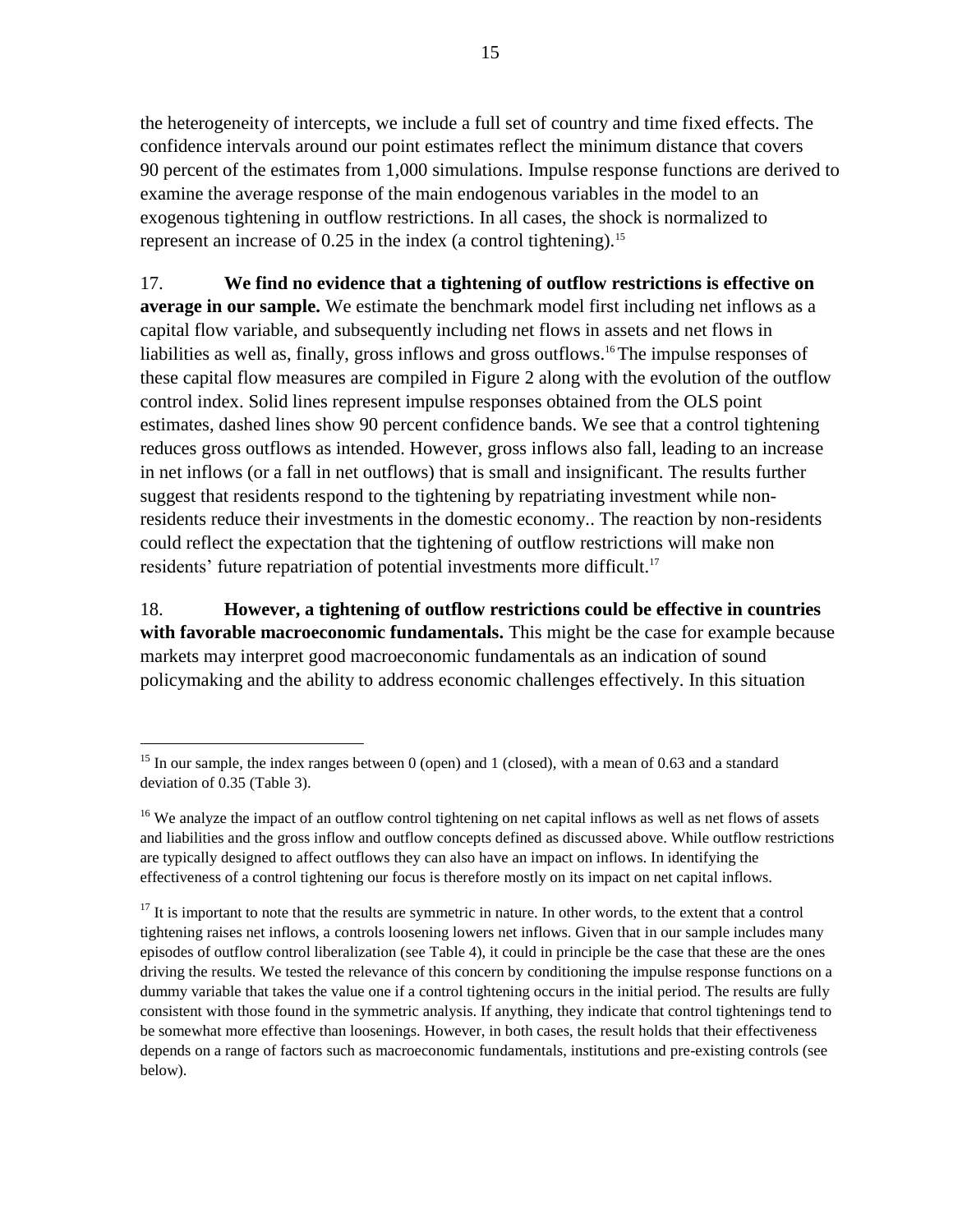investors could still consider the country as an attractive investment destination.<sup>18</sup> This argument is in line with results presented in Forbes (2011) suggesting that capital flow restrictions work mainly through changes in investor expectations and sentiment.



<sup>&</sup>lt;sup>18</sup> In the case of Korea, the capital inflow control measures deployed in June and November 2010 were associated with an increase in equity prices and appreciation of the won, consistent with an increase (rather than a reduction) in inflows IMF (2011).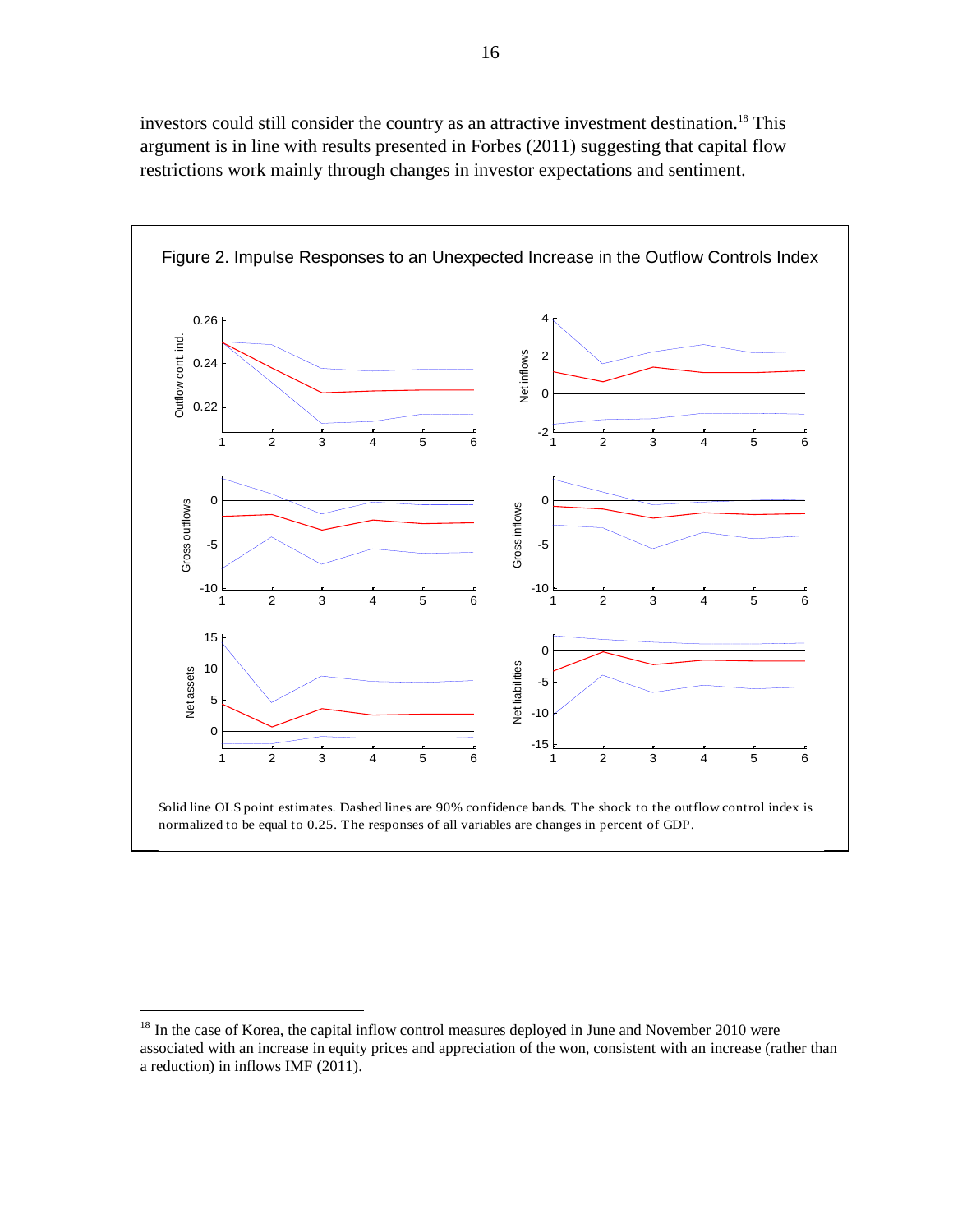19. **In order to test this hypothesis, we construct a time-varying composite index of macroeconomic fundamentals.** We rank the countries in the sample along four dimensions growth, inflation, fiscal and current account balances - and compute a country's overall fundamentals rank at time t as the simple average of its four ranks in that period. Estimating the PVAR with interaction terms based on this measure then allows us to derive conditional impulse response functions which we evaluate at different points of their sample distribution to study how the effects of outflow restrictions differ between countries with stronger  $(75<sup>th</sup>$  percentile) and weaker  $(25<sup>th</sup>$  percentile) fundamentals relative to the rest of the sample. While our ranking procedure can only inform about the relative quality of fundamentals in relation to the sample distribution, our sample of 37 - mainly emerging – economies appears sufficiently large to be representative of the emerging market universe. In particular, the  $75<sup>th</sup>$  percentile ( $25<sup>th</sup>$  percentile) of the sample distribution displays an average growth rate of 6.4 (1.1) percent, an average inflation rate of 8.9 (2.3), an average current account balance of 0.7 (-1.1) percent of GDP and an average fiscal balance of -0.5 (-4.8) percent of GDP (Table 3).

20. **We find that restrictions are effective in countries with better macroeconomic fundamentals.** The findings suggest that a control tightening increases net inflows at the peak by 4 percent of GDP, keeping them elevated for more than one and a half years (Figures 3a and 3b). There is only a small and statistically insignificant decline in gross inflows, and the substantial fall in gross outflows dominates. At the same time, the real exchange rate appreciates, and interest rate falls, even if not in a statistically significant manner. There is also a substantial boost in industrial production, thanks possibly to higher net capital inflows and lower interest rates. In sum, the results suggest that a control tightening leads to an increase in net capital inflows that halts the depreciation of the exchange rate and gives policy space to allow for lower interest rates, boosting economic activity.

21. **Relatedly, outflow restrictions could be effective in countries with well functioning institutions.<sup>19</sup>** Indeed, an additional reason why restrictions are effective in economies with strong fundamentals might be that these countries tend to benefit from a favorable institutional environment. Well-functioning institutions may help countries achieve strong macroeconomic fundamentals.<sup>20</sup> They may also signal an ability to implement restrictions effectively and in a manner that protects private property and creditor rights. In particular, strong institutions may create more transparency, strengthen the rule of law and limit regulatory uncertainty, for example with respect to exit strategies. A solid institutional environment should thus increase investor confidence.

 $19$  The findings for macro fundamentals, institutional quality and the comprehensiveness of restrictions are mutually independent although a correlation between the three measures certainly exists,

 $^{20}$  North (1990) and Mauro (1995) argue that high levels of corruption and government ineffectiveness negatively affect economic growth. Hall and Jones (1999) document that institutions and government policies determine cross country differences in investment, productivity, and output per worker. And Acemoglu, Johnson and Robinson (2005) provided evidence that differences in economic institutions are the fundamental cause of differences in longrun growth.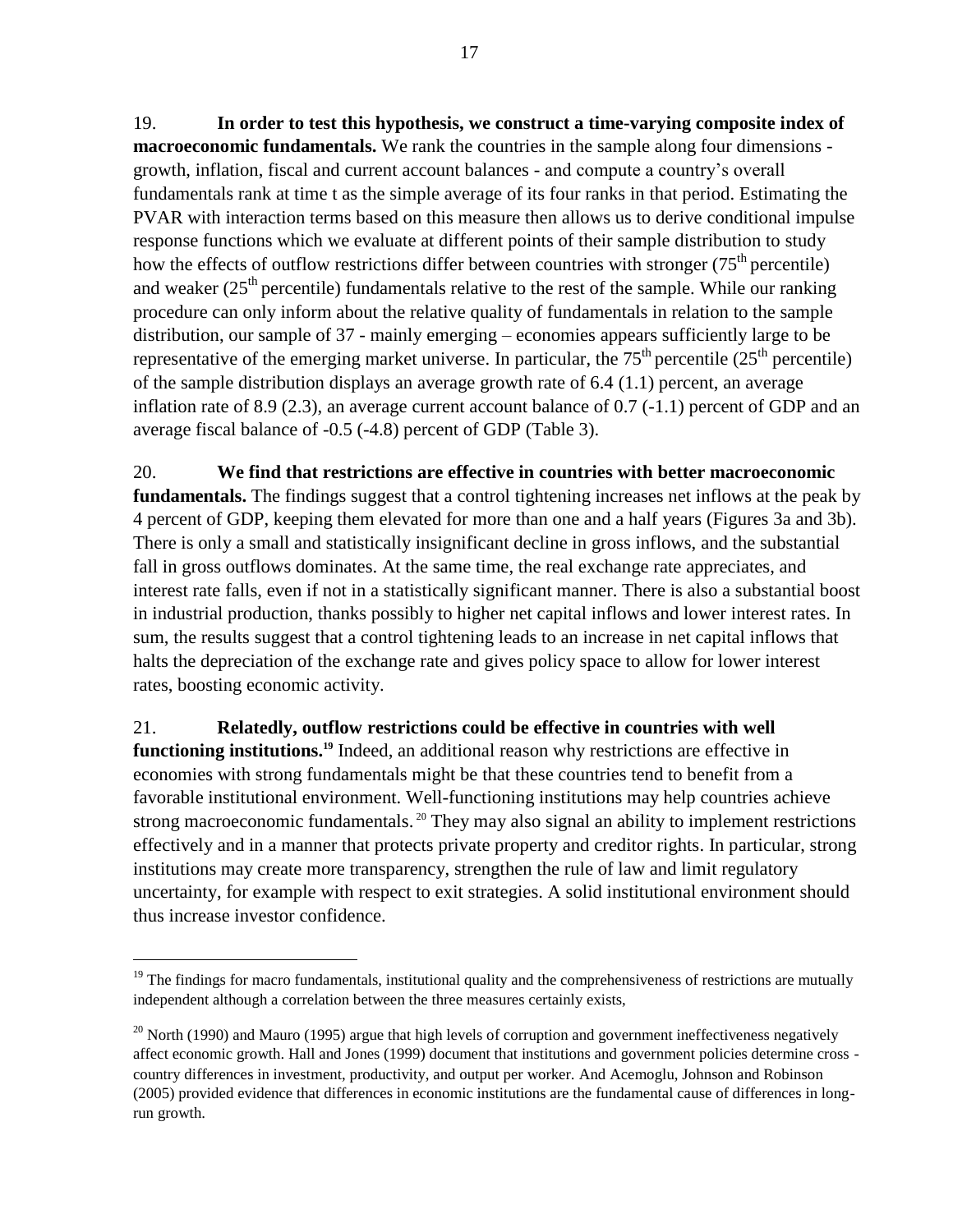

outflow control index is normalized to be equal to 0.25. The responses of industrial production and the real exchange rate are in percent. The response of inflation and the interest rate is in percentage points. The responses of all the net inflow variable is in percent of GDP.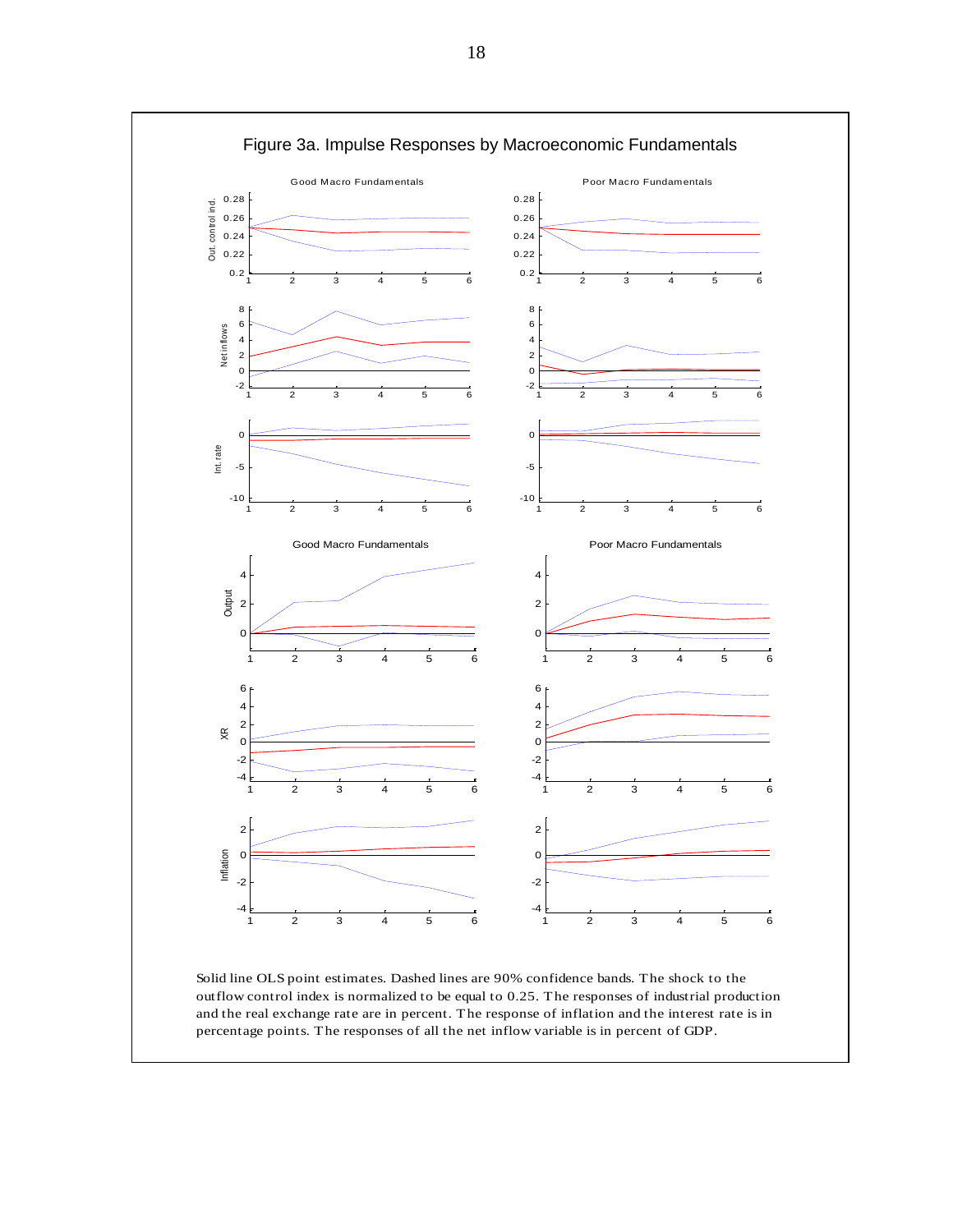

changes in percent of GDP.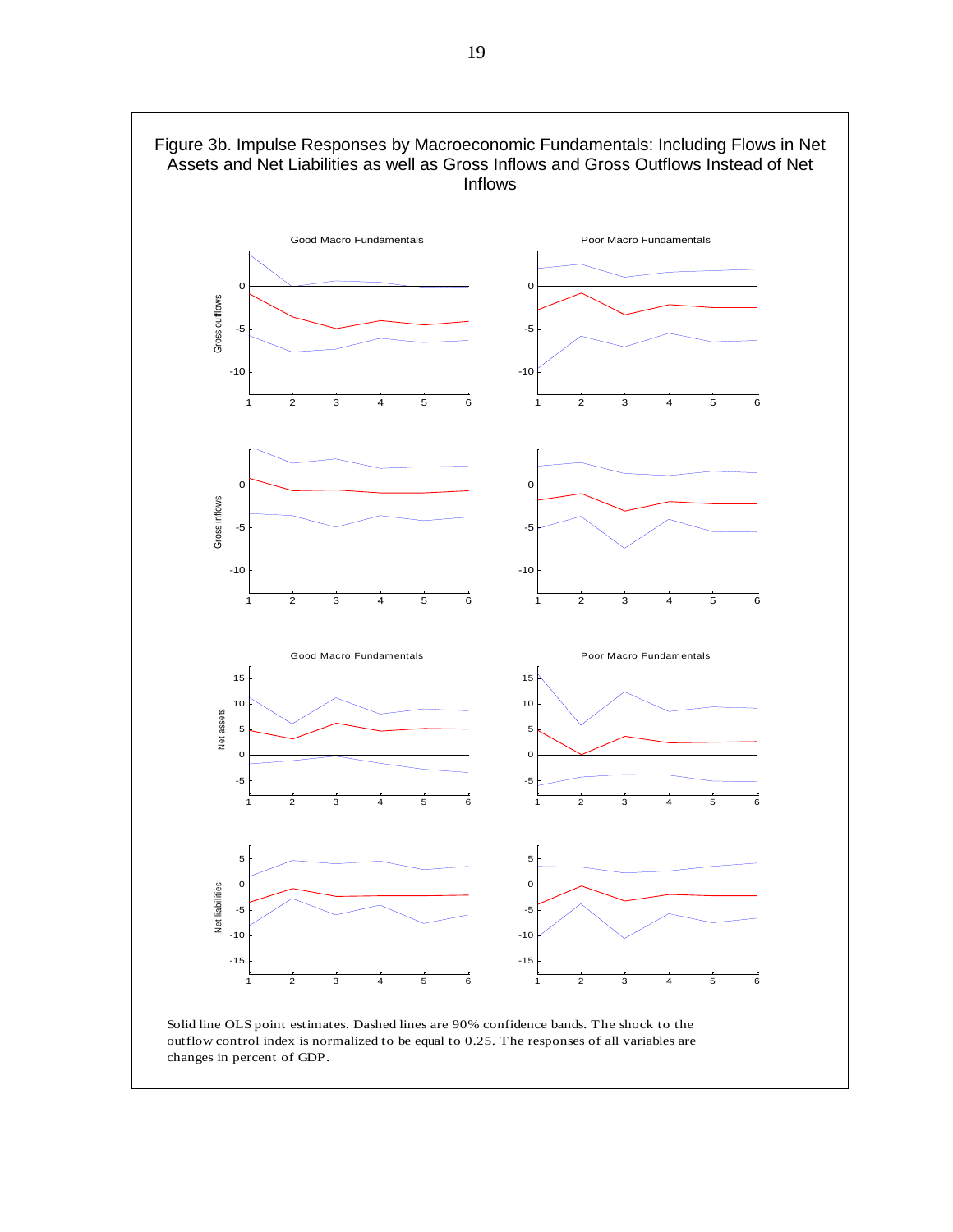22. **We do indeed find that control tightening is effective in countries with strong institutions,** notwithstanding the fact that the impulse responses are less pronounced than for countries with good fundamentals. We measure the quality of institutions using the World Bank's government effectiveness index.<sup>21</sup> Figures 4a and 4b present impulse response functions at high and low levels of government effectiveness  $(75<sup>th</sup>$  and  $25<sup>th</sup>$  percentiles of the indicator or values of 0.7 and -0.2 respectively). We find that restrictions are indeed effective at countering capital flight when institutional quality is high, although the responses of interest rates and the real exchange rate are relatively muted. In particular, net inflows increase by about 3 percent of GDP on impact and 2 percent thereafter in response to the shock. Conversely, restrictions are ineffective in the presence of low institutional quality. Similar results are obtained for different indicators of institutional quality such as measures of political stability, regulatory quality, and control of corruption taken from the Worldwide Governance Indicators project.

23. **Further, the results suggest that further restrictions are effective in countries with fairly comprehensive pre-existing controls.** Stops or reversals in inflows are often sudden events, suggesting feedback effects between investor decisions with correspondingly strong investor incentives to pull funds out. Only comprehensive restrictions might be able to slow such a "rush to the exit." We evaluate impulse response functions at different starting levels of the capital control index. Figures 5a and 5b show the impulse responses to an increase in restrictions starting from high  $(75<sup>th</sup>$  percentile of outflow control intensity or a value of 1) and low  $(25<sup>th</sup>$  percentile of outflow control intensity or a value of 0.3) levels of pre-existing restrictions. Where pre-existing restrictions are fairly comprehensive, net inflows increase significantly – by about 5 percent of GDP on impact and 2.5 percent for the following 6 quarters – when these are further tightened. This is because the control tightening leads to a larger decline in gross outflows than in gross inflows. Surprisingly, the exchange rate depreciates in response to the tightening, the opposite of the expected effect, while interest rates show a fairly muted response. In contrast, where restrictions are tightened but do not attain a minimum level of comprehensiveness, a control tightening shows little effect on gross or net flows. As a result, output increases in response to a tightening in the presence of significant pre-existing controls while it does not in their absence.<sup>22</sup>

 $21$  This index, based on 17 component sources, measures the quality of public services, the quality of the civil service and the degree of its independence from political pressures, the quality of policy formulation and implementation, and the credibility of the government's commitment to such policies. The index values range from -2.5 (very poor performance) to +2.5 (excellent performance).

<sup>&</sup>lt;sup>22</sup> Gupta et al (2007) document that the output contraction during a currency crisis is significantly smaller if countries had restrictions on the capital account prior to the crisis.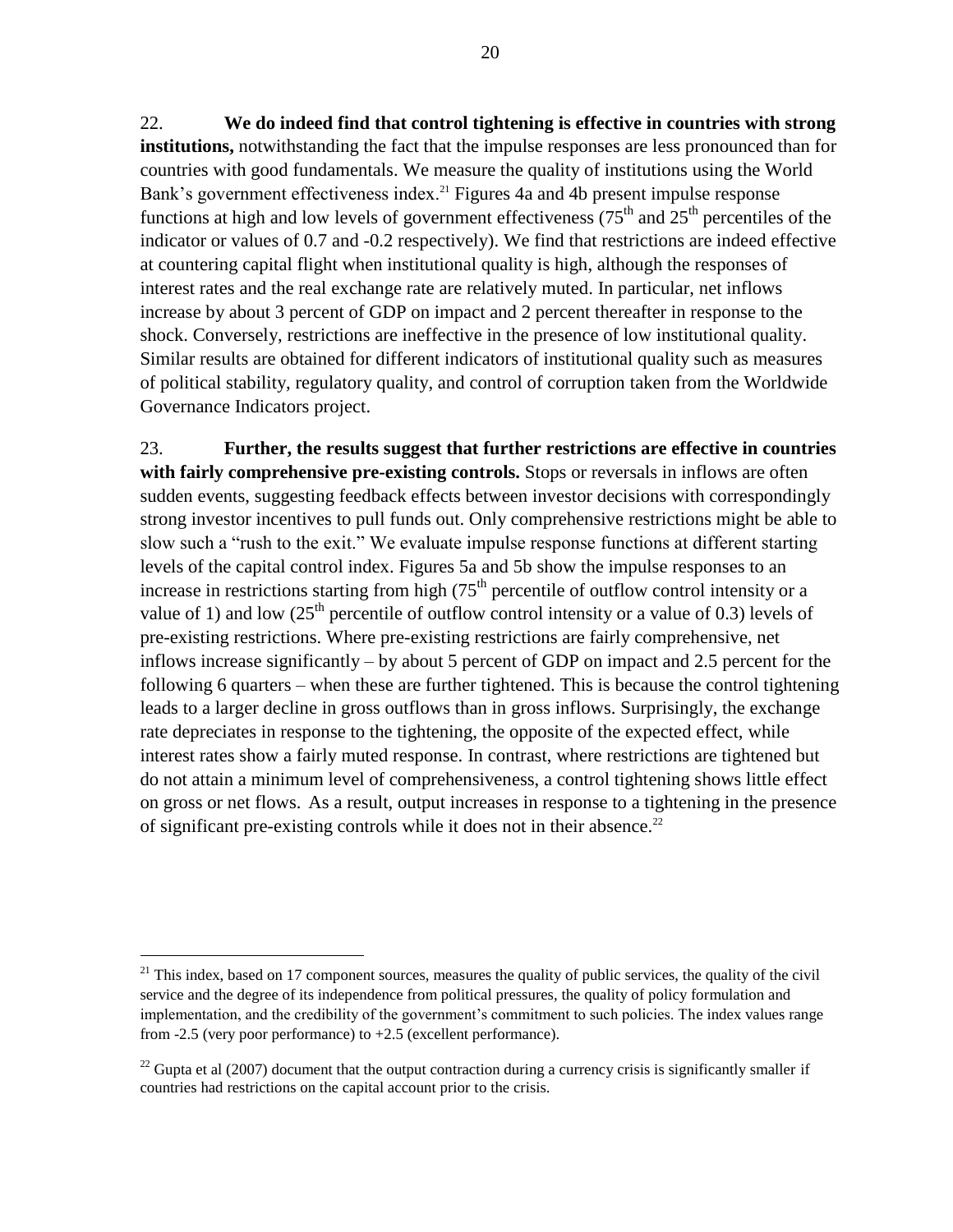

Solid line OLS point estimates. Dashed lines are 90% confidence bands. The shock to the outflow control index is normalized to be equal to 0.25. The responses of industrial production and the real exchange rate are in percent. The response of inflation and the interest rate is in percentage points. The responses of all the net inflow variable is in percent of GDP.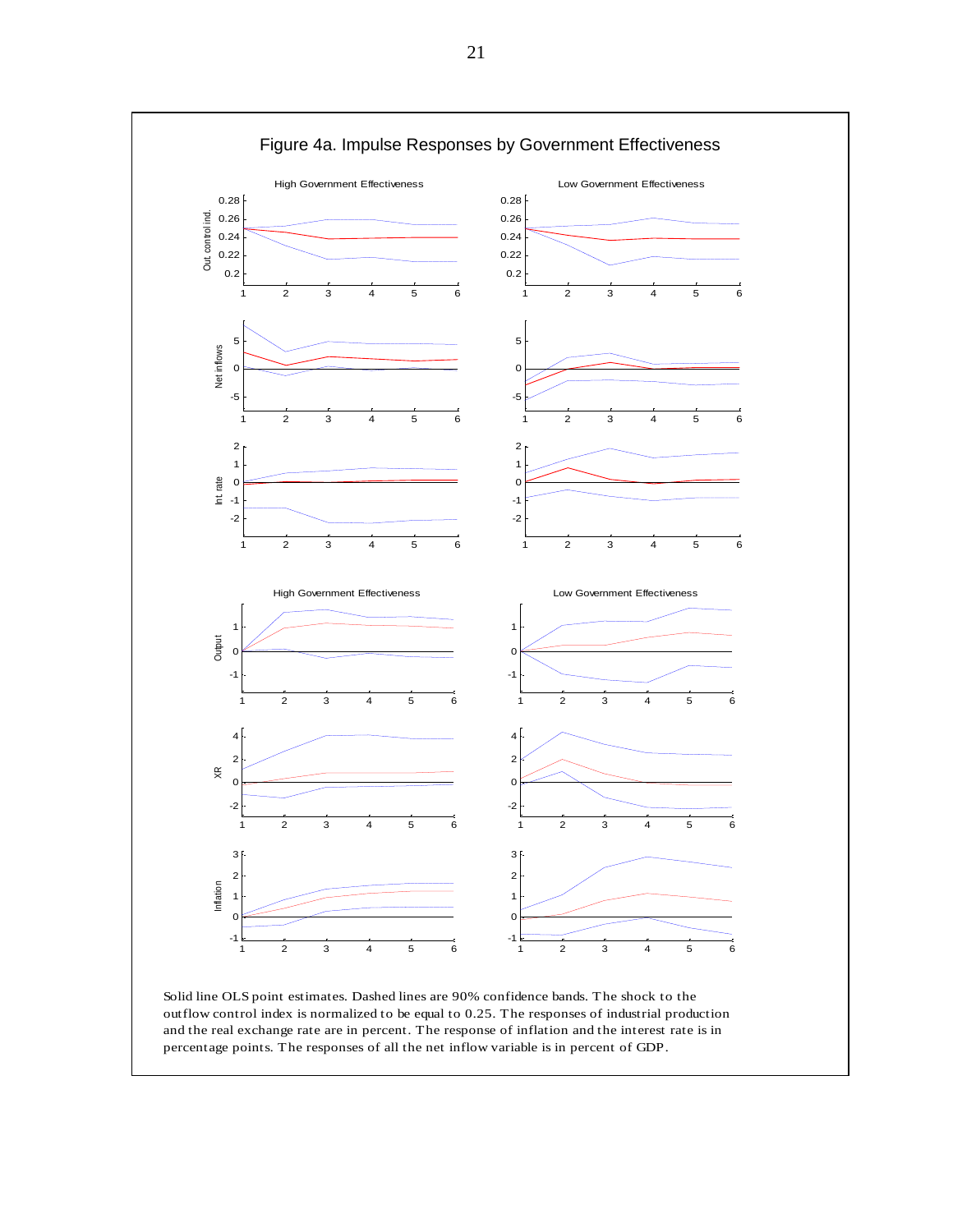

changes in percent of GDP.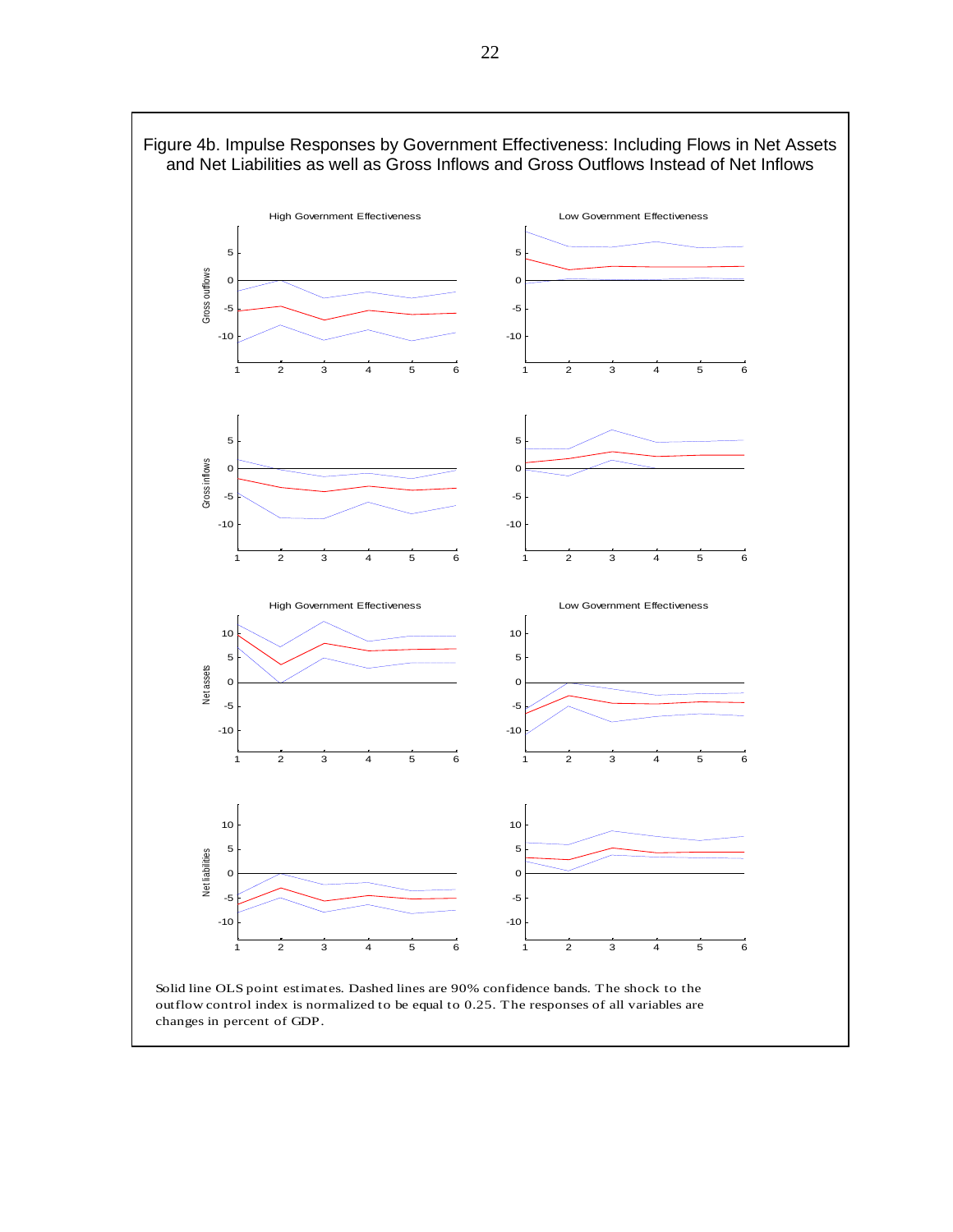

Solid line OLS point estimates. Dashed lines are 90% confidence bands. The shock to the outflow control index is normalized to be equal to 0.25. The responses of industrial production and the real exchange rate are in percent. The response of inflation and the interest rate is in percentage points. The responses of all the net inflow variable are in percent of GDP.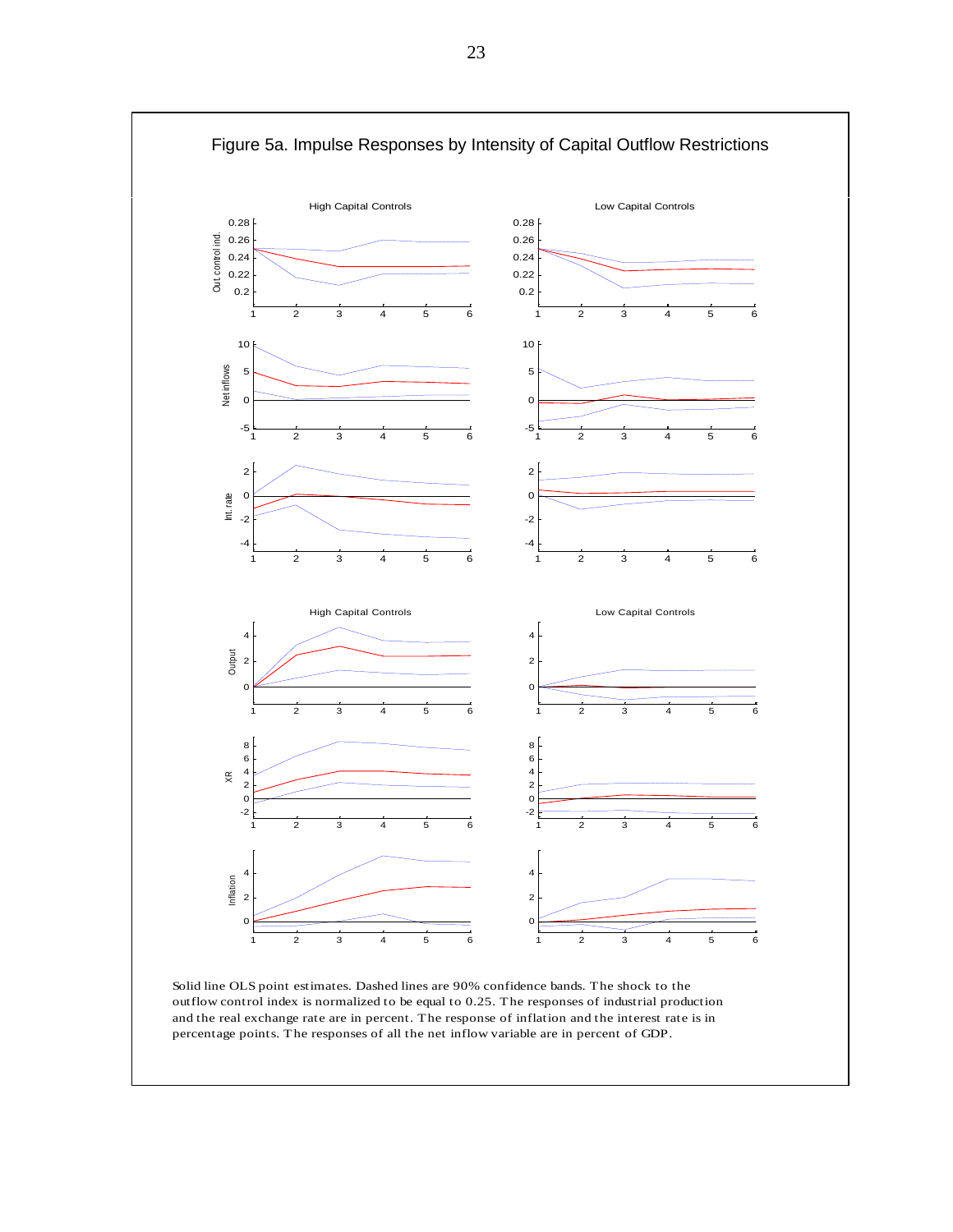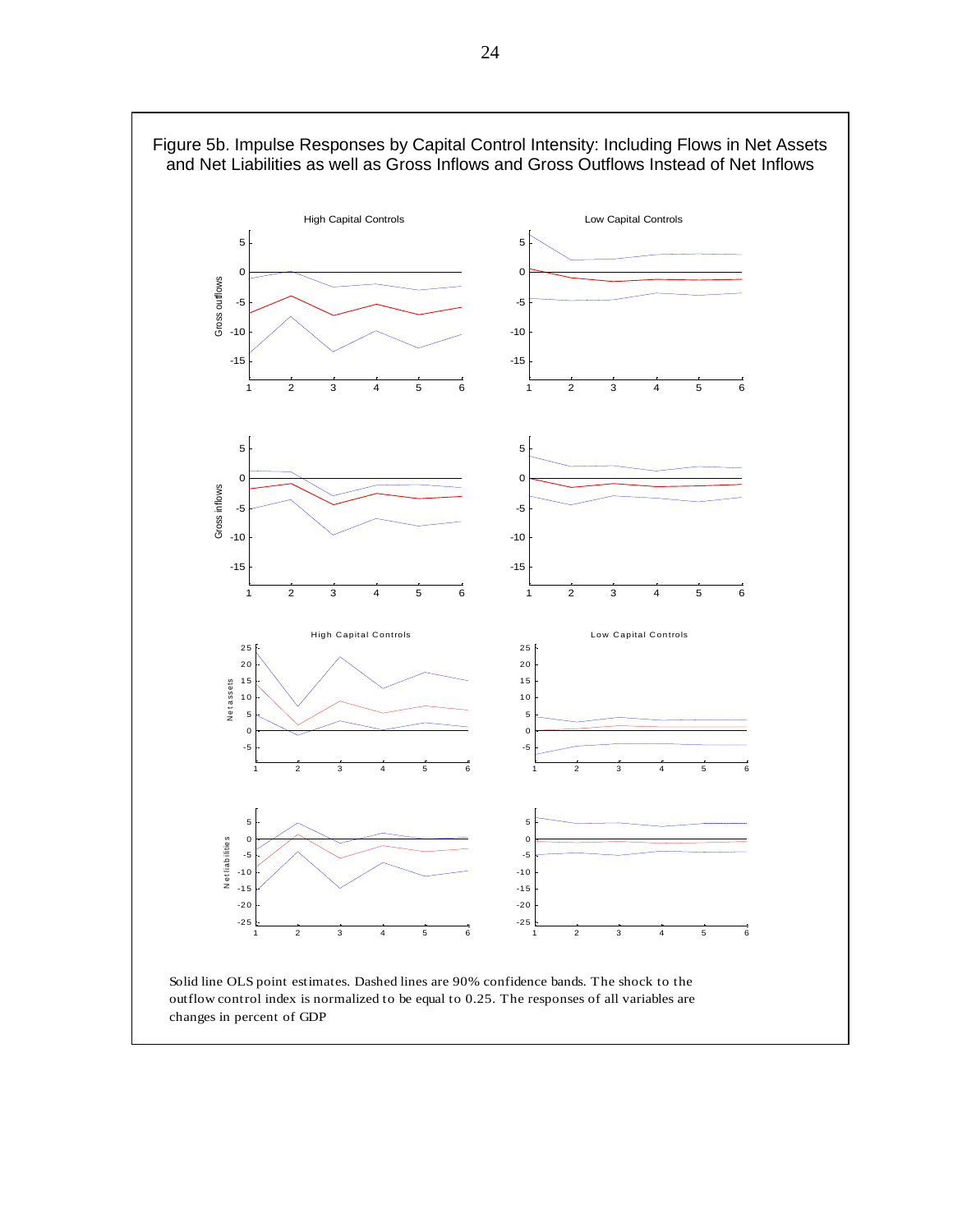## **IV. ROBUSTNESS**

24. **We proceed to test the robustness of our results to changes in variable definitions and the econometric specification.** We evaluate robustness by assessing the extent to which these changes affect the impulse responses of net inflows at the 75<sup>th</sup> percentile of the distribution of each of the indicators (quality of fundamentals, quality of institutions, pre-existing capital flow restrictions intensity). First, we analyze whether our findings still hold if real GDP takes the place of industrial production. <sup>23</sup> This robustness check is conducted to guard against the possibility that the results are affected by the volatility of industrial production or by the fact that in many countries industrial production represents only a small share of economic activity.<sup>24</sup> Second, we augment our PVAR (6) to a PVAR (7) that includes an inflow control index as an additional variable; this is to alleviate omitted variable concerns with respect to the correlation between changes in intensity of outflow and inflow restrictions. Third, we test whether our model is sensitive to different lag specifications. Finally, we test the robustness of our findings to different orderings of the variables included in the VAR. In the alternative ordering presented here, we allow outflow restrictions to respond contemporaneously to capital flows.<sup>25</sup>

# 25. **The finding that restrictions are effective in countries with strong**

**fundamentals is robust to all checks.** Figure 6a illustrates this result. Neither the substitution of the industrial production variables by GDP nor the inclusion of an index of inflow control intensity nor the change in the ordering of the variables have an important impact on the shape or the magnitude of the impulse response functions. The response is also fairly robust to changes in the lag structure of the PVAR; only when reducing the lag structure to 1 do we see a somewhat pronounced drop in the magnitude of the response.

26. **The response of net flows to restrictions in countries with strong institutions is robust to most checks.** Figure 6b shows that the substitution of industrial production with GDP or the inclusion of an index of inflow control intensity do not alter the shape or the magnitude of the impulse responses much. Changes in the lag structure of the PVAR do affect the shape of the impulse responses but the basic finding that the response of net capital inflows is significantly positive remains. However, the finding that net inflows increase significantly is not always robust to changes in the ordering of the variables. Changing the ordering in such a way as to allow outflow restrictions to respond contemporaneously to

 $23$  We included industrial production instead of GDP in the first place because GDP is not available at quarterly frequency for all countries in the sample. For this robustness check GDP is extrapolated from annual to quarterly frequency where necessary.

 $^{24}$  For purposes of the robustness check, GDP is assumed to be equal in every quarter of a given year for all countries for which quarterly data is not available.

 $25$  In addition, the ordering assumes that restrictions will not respond to changes in net inflows contemporaneously.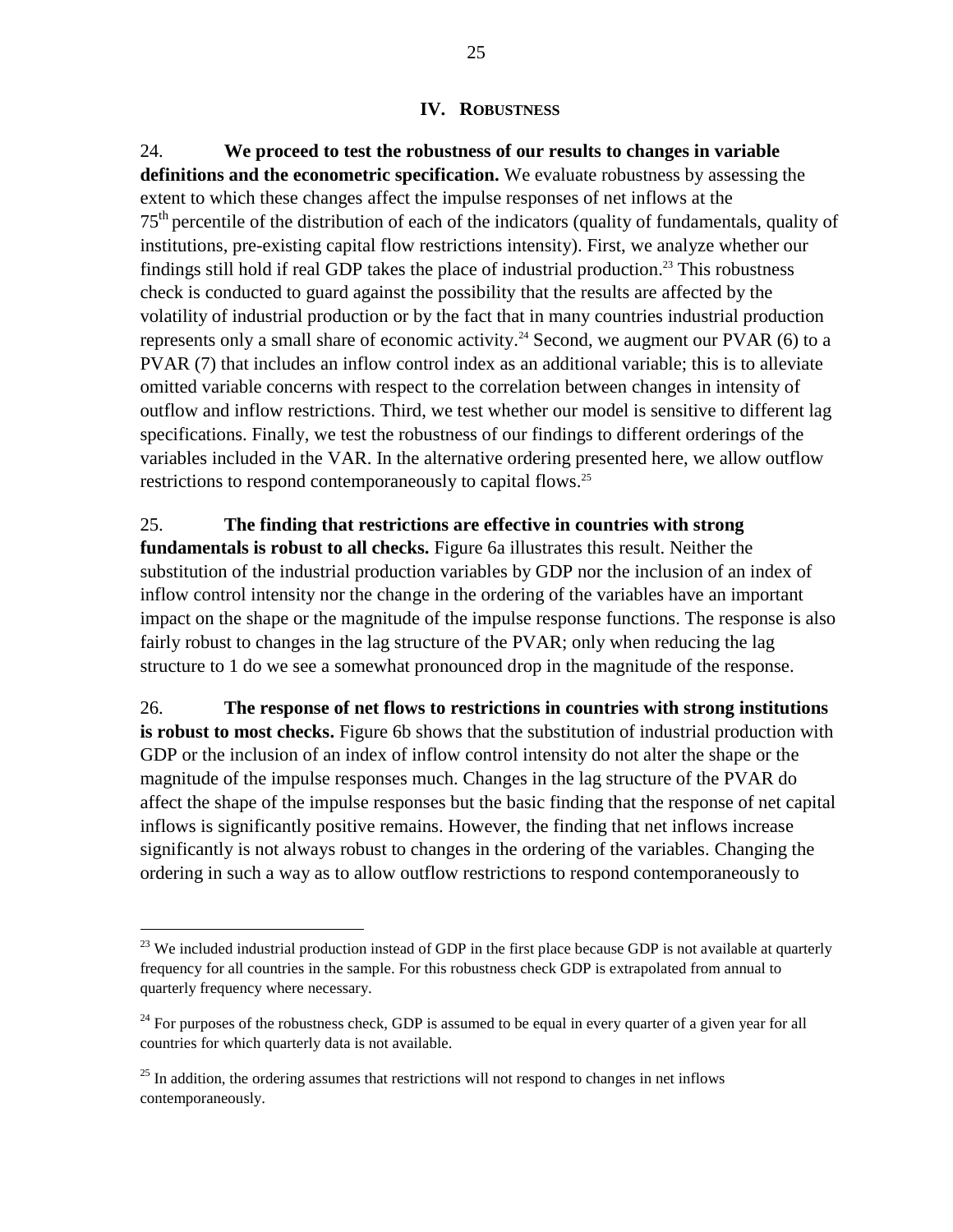capital flows leads to a response that is significantly more muted: the response is no longer positive on impact and peaks at only about 0.5 percent of GDP.

27. **The finding that outflow restrictions need to be comprehensive to be effective is relatively robust.** Including real GDP in the regression instead of industrial production does not impact the results notably; neither does the inclusion of an index of inflow control intensity (Figure 6c). The path of the impulse response function is somewhat sensitive to increasing the number of lags in the VAR, but the shapes of the responses only begin to vary after about three quarters. Moreover, the response is positive across the horizon of six quarters in all cases. The most notable change in the response function occurs when changing the ordering of the variables in the VAR, allowing outflow restrictions to be affected contemporaneously by all variables in the VAR. In this case the response of net inflows to an increase in control intensity becomes much smaller. However, the response remains positive across the response horizon and peaks at about 1.2 percent of GDP.

# 28. **Finally, results are robust to excluding China and India from the analysis.**

China and India have had longstanding capital flow restrictions. This suggests that the effectiveness of a tightening of restrictions outflow restrictions may not necessarily depend on restrictions having been in place for a long time.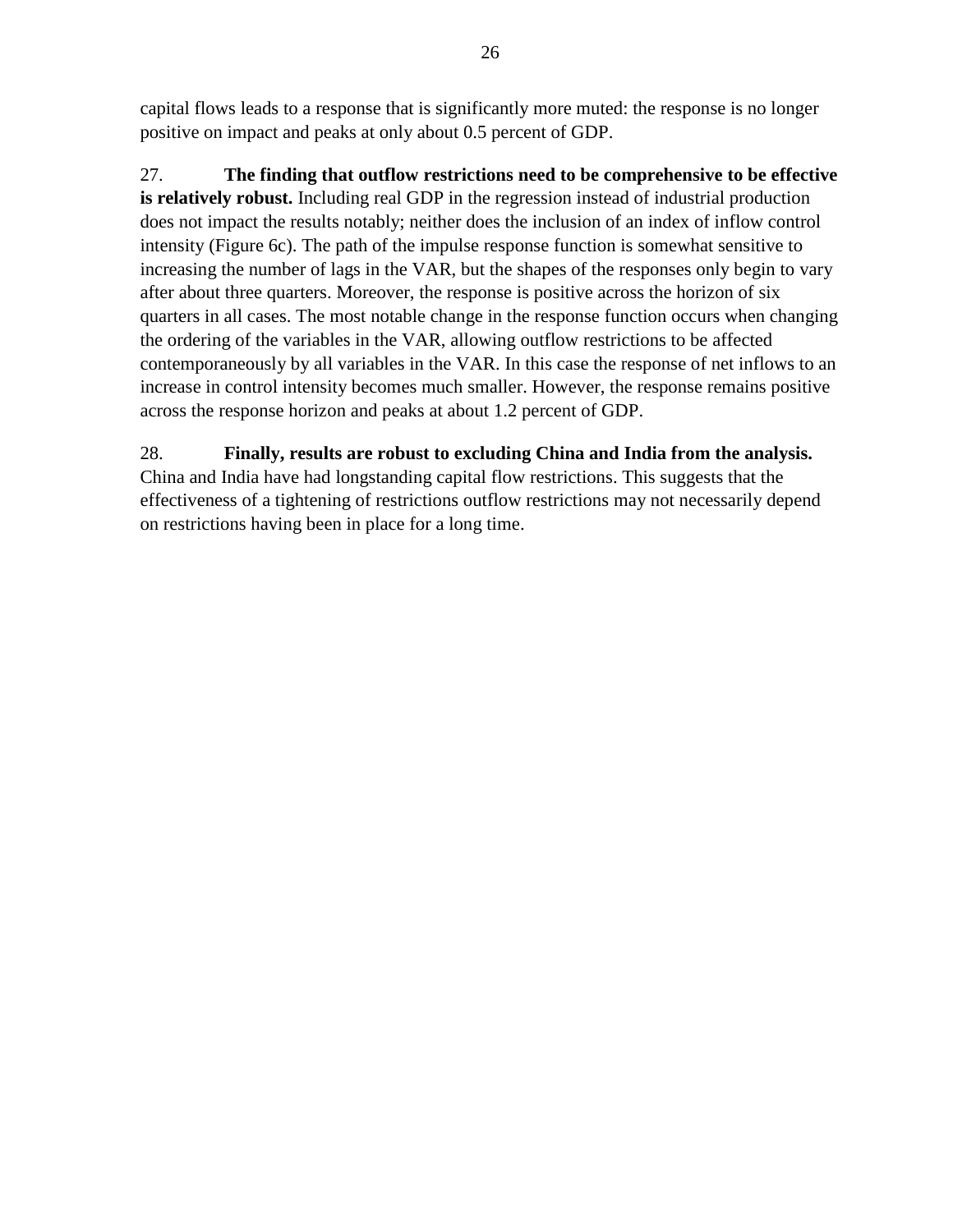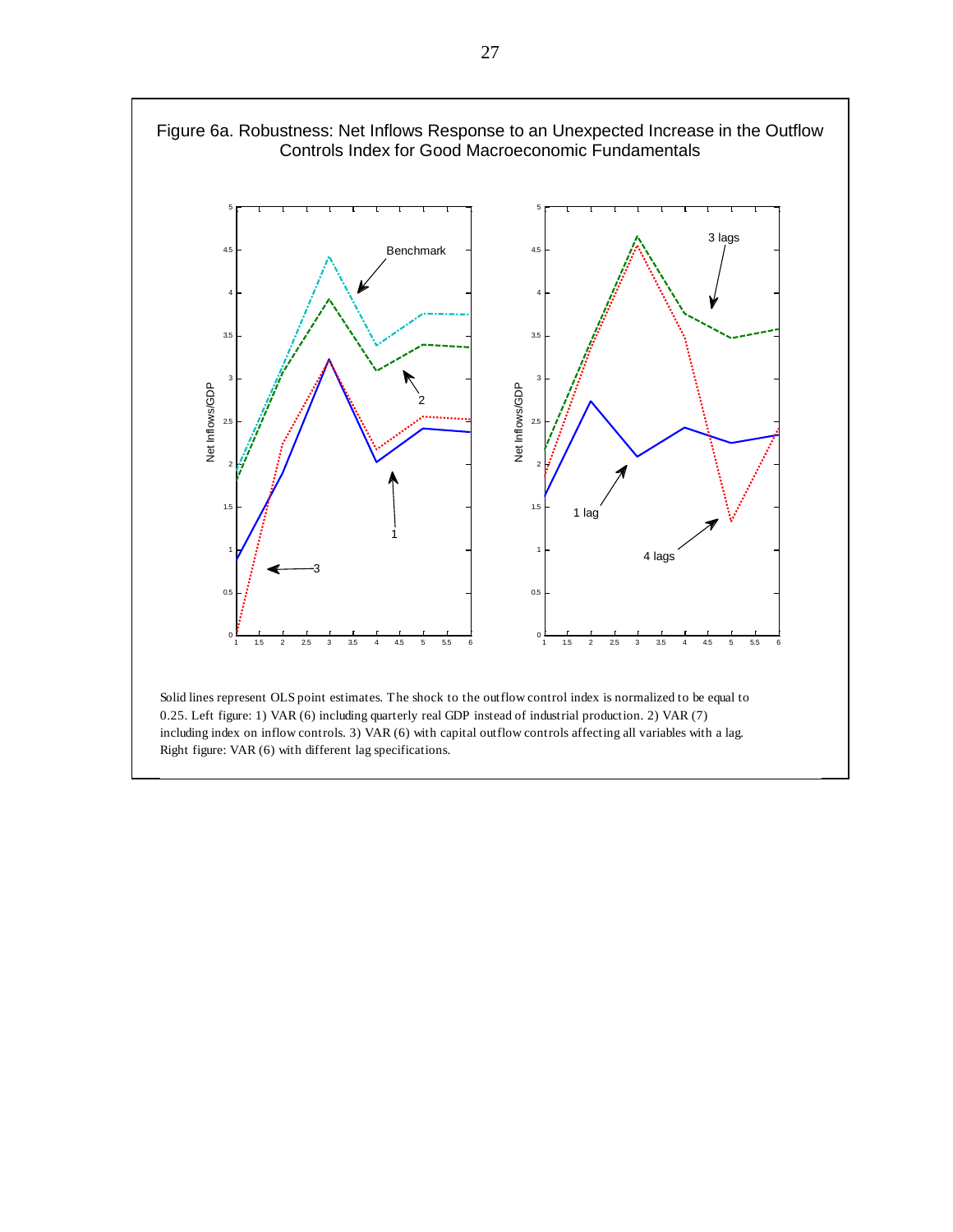

Solid lines represent OLS point estimates. The shock to the outflow control index is normalized to be equal to 0.25. Left figure: 1) VAR (6) including quarterly real GDP instead of industrial production. 2) VAR (7) including index on inflow controls. 3) VAR (6) with capital outflow controls affecting all variables with a lag. Right figure: VAR (6) with different lag specifications.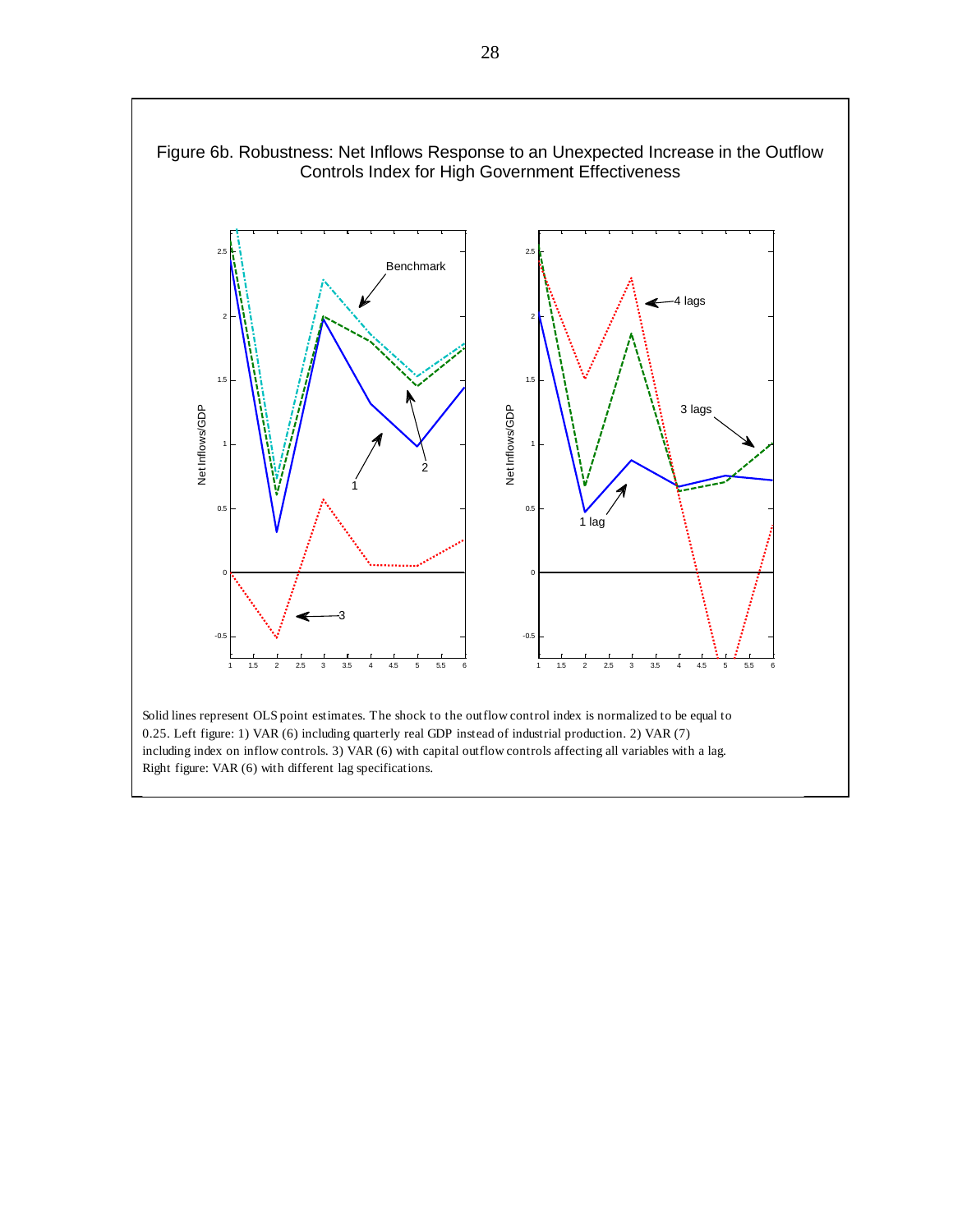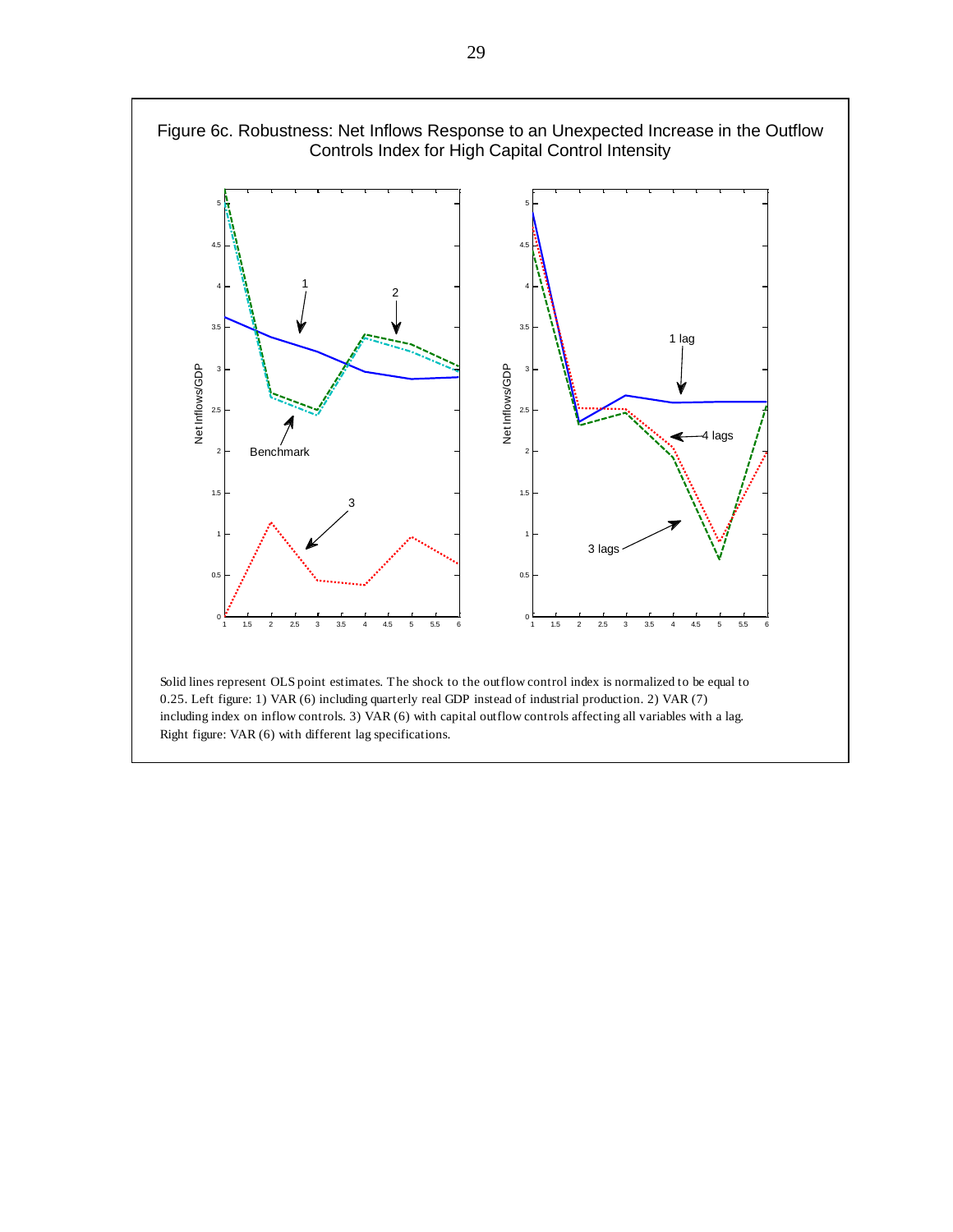# **V. CONCLUSION**

29. **In this paper, we investigate whether, and under what conditions, a tightening of outflow restrictions helps reduce net capital outflows in a sample of 37 emerging market economies during 1995-2010.** Our main criterion for effectiveness is the impact of a tightening of outflow restrictions on net capital flows. An additional criterion is the extent to which control tightening facilitates exchange rate and interest stabilization, and allows policymakers to regain monetary policy independence.

30. **We use a panel vector autoregression (PVAR) methodology to allow for the endogeneity of capital flow restrictions.** In order to identify preconditions for effectiveness, we add interaction terms to the baseline PVAR which are calculated as products between the right hand side variables and structural characteristics that might determine the effectiveness of restrictions. These include indicators of institutional quality and macroeconomic fundamentals as well as the tightness of pre-existing restrictions. This strategy allows us to compute impulse response functions that are conditional upon the indicator variables and can be evaluated at different percentiles of their sample distributions.

31. **Our findings suggest that a tightening of outflow restrictions can indeed be effective if supported by either strong macroeconomic fundamentals or good institutions, or if existing restrictions are already fairly comprehensive.** When estimating the PVAR in the absence of any interaction terms, we find that a tightening of outflow restrictions on average reduces gross capital outflows. However, there is also a contraction in gross inflows – mainly driven by non-resident investors – which is larger in size than the contraction in outflows. We thus find that for the average country, a tightening of outflow restrictions is ineffective as net outflows increase as a result of it. However, adding interaction terms reflecting a variety of structural country characteristics, we find that restrictions are effective if important preconditions are in place: in countries with good macroeconomic fundamentals, a tightening of restrictions leads to a sizable reduction in net capital outflows. This result is robust to a variety of specification changes. Similarly, a tightening of restrictions is effective in countries with strong institutions, although our findings are slightly less clear cut and robust in these cases. Finally, restrictions are effective if they are sufficiently comprehensive to slow a sudden "rush to the exit."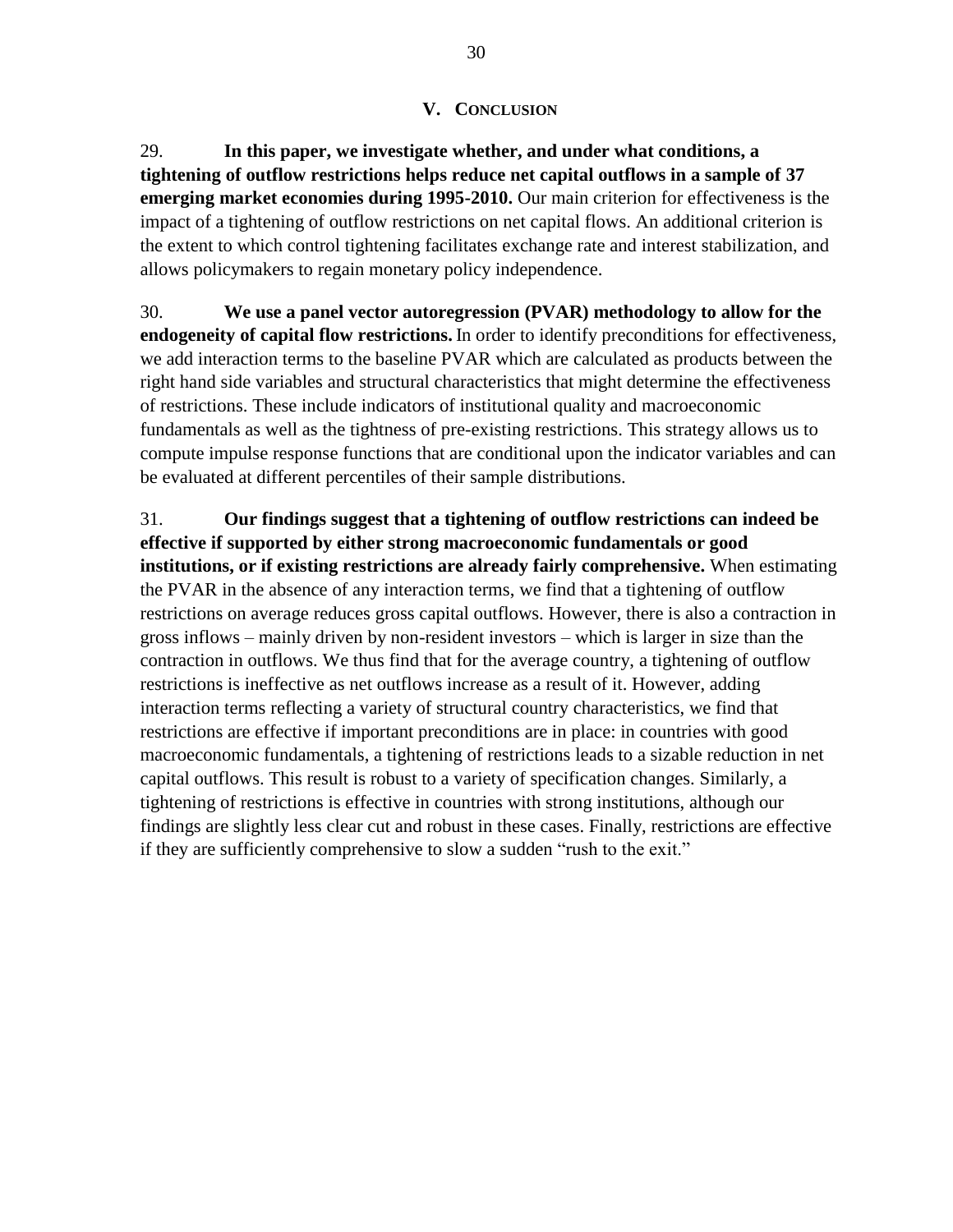#### **REFERENCES**

- Ariyoshi, A., K. Habermeier, B. Laurens, I. Ötker-Robe, J.-I. Canales-Kriljenko, and A. Kirilenko, 2000, *Capital Controls: Country Experiences with Their Use and Liberalization*, IMF Occasional Paper 190 (Washington: International Monetary Fund).
- Abdelal, R., and L. Alfaro, 2003*,* "Capital and Control: Lessons from Malaysia"*, Challenge*, Vol. 46, No. 4, July/August, pp. 36–53.
- Acemoglu, D., S. Johnson, and J. A. Robinson, 2005, "Institutions as Fundamental Cause of Long-Run Growth," in *Handbook of Economic Growth,* Vol. 1A, ed. by P. Aghion and S. N. Durlauf (Elsevier).
- Baba, C., and A. Kokenyne, 2011, "Effectiveness of Capital Controls in Selected Emerging Markets in the 2000s," IMF Working Paper 11/281 (Washington: International Monetary Fund).
- Binici, M., M. Hutchison, and M. Schindler, 2010, "Controlling capital? Legal restrictions and the asset composition of international financial flows," *Journal of International Money and Finance*, Vol. 29, No. 4.
- Cardoso, E., and I. Goldfajn, 1997, "Capital Flows to Brazil: The Endogeneity of Capital Controls," IMF Working Paper 97/115 (Washington: International Monetary Fund).
- Dooley, M., 1996, "A Survey of Literature on Controls Over International Capital Transactions," *IMF Staff Papers*, Vol. 43, No. 4, December, pp. 639–687 (Washington: International Monetary Fund).
- Dornbusch, R. 2001, "Malaysia: Was It Different?" NBER Working Paper No. 8325 (Cambridge, Massachusetts: National Bureau of Economic Research).
- Edison, H. J., and C. M. Reinhart, 2000, "Capital Controls During Financial Crises: the Case of Malaysia and Thailand," Board of Governors of the Federal Reserve System, International Finance Discussion Paper 662.
- Forbes, K., 2011, "Bubble thy Neighbor: Direct and Spillover Effects of Capital Controls," paper presented at the  $12<sup>th</sup>$  Jacques Polak Annual Research Conference, November 10-11, 2011.
- Gupta, P., D. Mishra and R. Sahay, 2007. ["Behavior of Output During Currency Crises,](http://ideas.repec.org/a/eee/inecon/v72y2007i2p428-450.html)" [Journal of International Economics,](http://ideas.repec.org/s/eee/inecon.html) Elsevier, vol. 72, No. 2.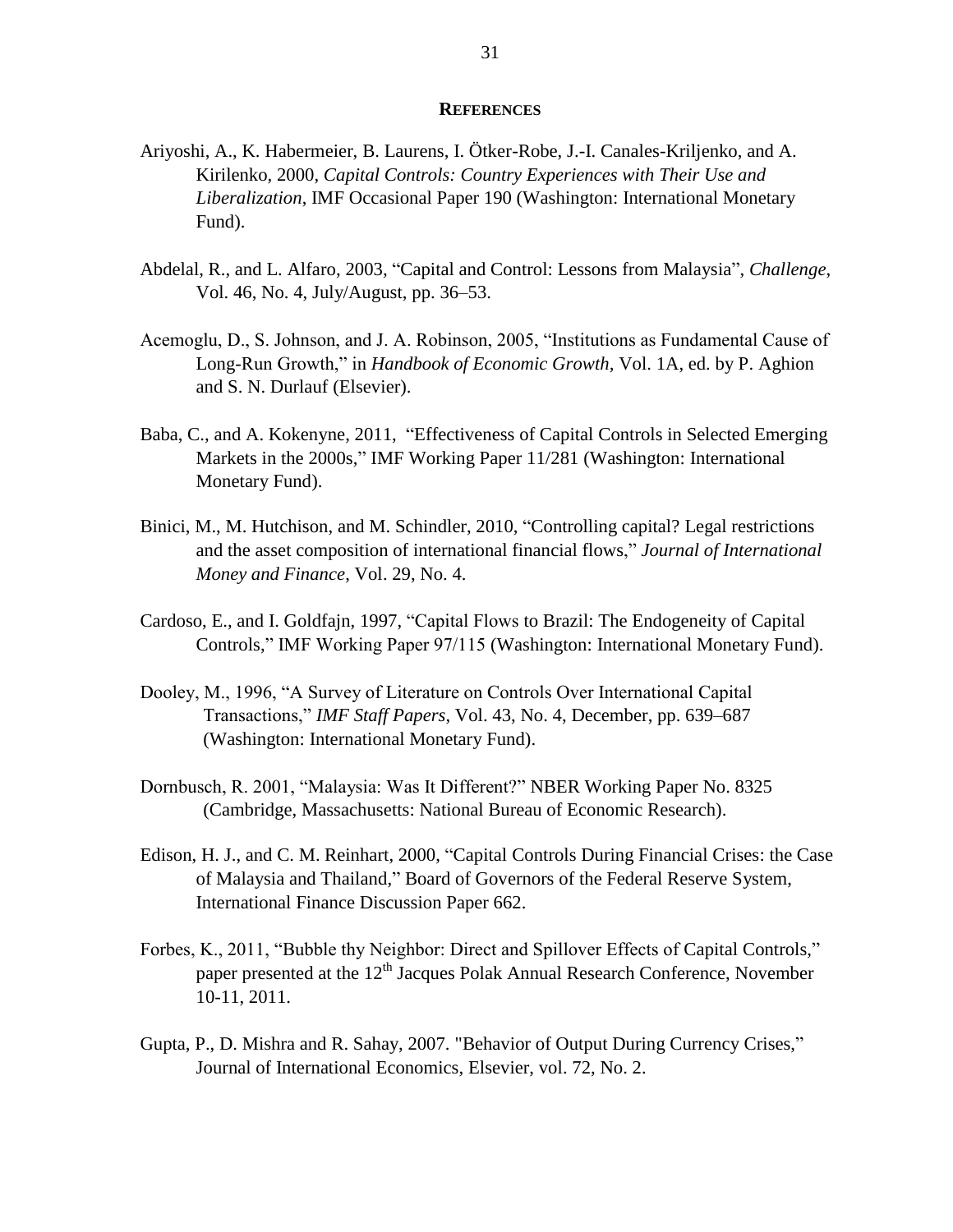- Hall, R. E., and C. Jones, 1999, "Why Do Some Countries Produce So Much More Output per Worker than Others?" *Quarterly Journal of Economics*, Vol. 114, pp. 83–116.
- Hutchinson, M., 2001, "A Cure Worse Than the Disease? Currency Crises and the Output Costs of IMF-Supported Stabilization Programs," Economic Policy Research Unit, Institute of Economics, University of Copenhagen.
- International Monetary Fund, 2010, *Iceland: Staff Report for Second Review Under Stand-By Arrangement and Request for Extension of the Arrangement, Rephasing of Access and Establishment of Performance Criteria*, IMF Country Report No. 10/95 (Washington: International Monetary Fund).
- International Monetary Fund, 2011, *The Multilateral Aspects of Policies Affecting Capital Flows* (Washington: International Monetary Fund).
- International Monetary Fund, 2012, *Liberalizing Capital Flows and Managing Outflows* (Washington: International Monetary Fund).
- Johnson, S., K. Kochhar, T. Mitton, and N. Tamirisa, 2006, "Malaysian Capital Controls: Macroeconomics and Institutions," IMF Working Paper 06/51 (Washington: International Monetary Fund).
- Klein, M., 2012, "Capital Controls: Gates and Walls," mimeo (Washington: Brookings Institution).
- Mauro, P., 1995, "Corruption and Growth," *Quarterly Journal of Economics*, Vol. 110, No. 3, pp. 681–713.
- Magud, N., C. M. Reinhart, and K. S. Rogoff, 2011, "Capital Controls: Myth and Reality: A Portfolio Balance Approach," NBER Working Paper 16805 (Cambridge: National Bureau of Economic Research).
- Miniane, J., and J. H. Rogers, 2007, "Capital Controls and the International Transmission of U.S. Money Shocks," *Journal of Money, Credit and Banking*, Vol. 39, No. 5, pp. 1003–1035.
- North, D. C., 1990, *Institutions, Institutional Change, and Economic Performance* (Cambridge: Cambridge University Press).
- Ostry, J., A. Ghosh, K. Habermeier, L. Laeven, M. Chamon, M. Qureshi, and A. Kokenyne, 2011, "Managing Capital Inflows: What Tools to Use?" IMF Staff Discussion Note 11/06 (Washington: International Monetary Fund).